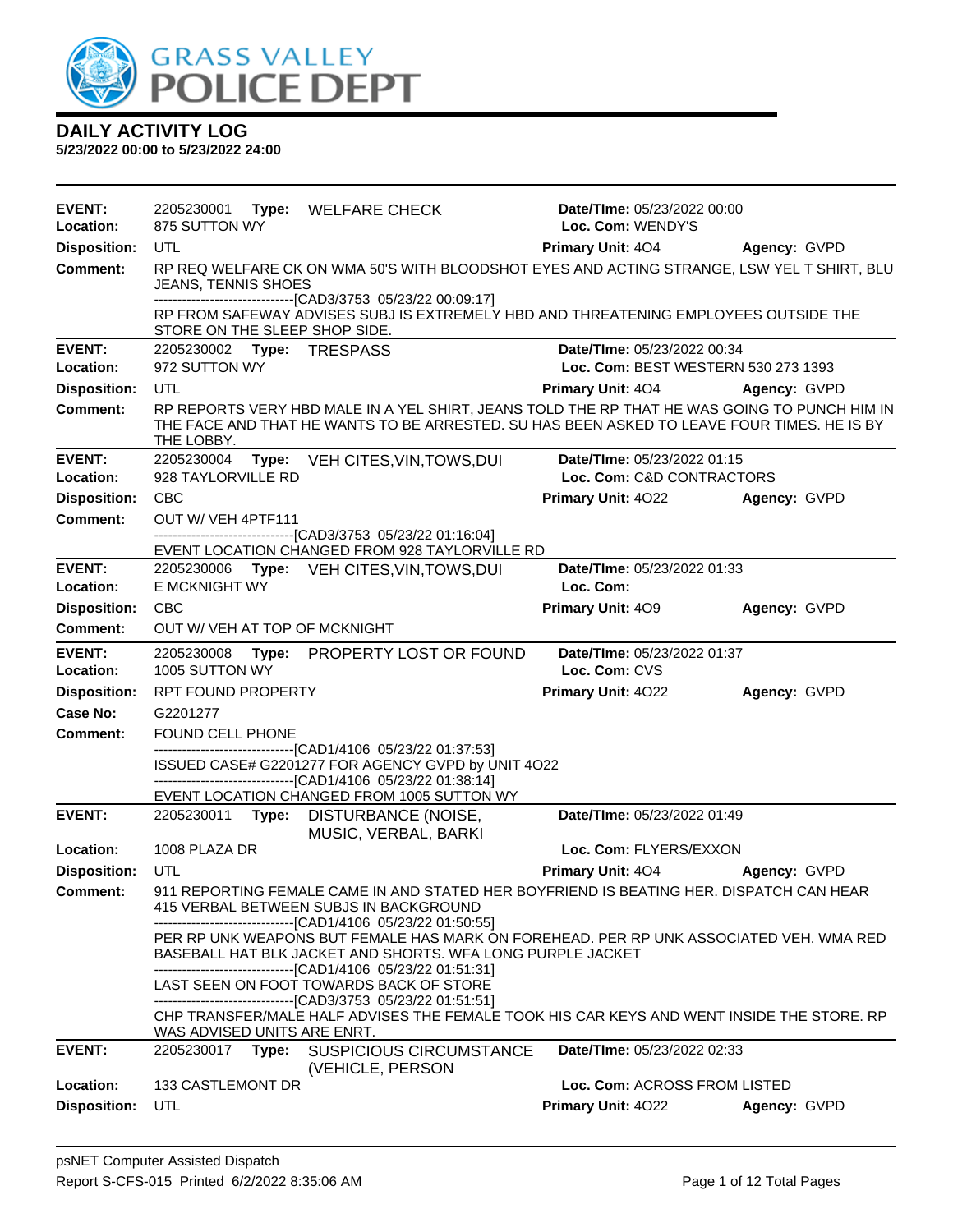

| <b>Comment:</b>     |                                                                                         | 911 REPORTING SHE SAW 2 FLASHLIGHTS AT NEIGHBORS HOUSE ACROSS THE STREET AND POSS HEARD<br>A CAR DOOR. NEG FURTHER |                                                                                                                                       |  |                             |                                                                                            |
|---------------------|-----------------------------------------------------------------------------------------|--------------------------------------------------------------------------------------------------------------------|---------------------------------------------------------------------------------------------------------------------------------------|--|-----------------------------|--------------------------------------------------------------------------------------------|
|                     |                                                                                         |                                                                                                                    | -----------------------[CAD1/4106 05/23/22 02:39:37]                                                                                  |  |                             |                                                                                            |
|                     | SINCE THEY JUST GOT MARRIED                                                             |                                                                                                                    | RP BACK ON 911 STATING THE LIGHTS ARE ON IN THE HOUSE. RP DOESNT THINK IT IS THE HOMEOWNER                                            |  |                             |                                                                                            |
|                     |                                                                                         |                                                                                                                    | -------------------------[CAD1/4106 05/23/22 02:47:09]                                                                                |  |                             |                                                                                            |
|                     | 4O4 ADV                                                                                 |                                                                                                                    |                                                                                                                                       |  |                             |                                                                                            |
|                     | PER 404 PEND FOR NOW                                                                    |                                                                                                                    | -------------------------------[CAD1/4106 05/23/22 02:50:43]                                                                          |  |                             |                                                                                            |
|                     |                                                                                         |                                                                                                                    | ------------------------------[4O22/MDT 05/23/22 03:55]                                                                               |  |                             |                                                                                            |
|                     |                                                                                         |                                                                                                                    | NEG. ASWER//VEH RETURNS TO RESIDENCE//ATTP CONTACT RP VIA 10-21 NEG ANSWER                                                            |  |                             |                                                                                            |
| <b>EVENT:</b>       | 2205230034                                                                              |                                                                                                                    | Type: TRESPASS                                                                                                                        |  | Date/TIme: 05/23/2022 07:57 |                                                                                            |
| Location:           | 522 SUTTON WY                                                                           |                                                                                                                    |                                                                                                                                       |  | Loc. Com: BEACH HUT DELI    |                                                                                            |
| <b>Disposition:</b> | CBC PARTY MOVING ALONG                                                                  |                                                                                                                    |                                                                                                                                       |  | <b>Primary Unit: 4R6</b>    | Agency: GVPD                                                                               |
| <b>Comment:</b>     |                                                                                         |                                                                                                                    | RP RPTG SUBJ LIVING BEHIND THE BNS, HAS SEVERAL ITEMS BACK THERE INCLUDING A WHEEL CHAIR.<br>SHOULD BE INSIDE THE DUMPSTER ENCLOSURE. |  |                             |                                                                                            |
| <b>EVENT:</b>       | 2205230038                                                                              | Type:                                                                                                              | TRAFFIC (DUI, PARKING,<br>SPEED, HAZ                                                                                                  |  | Date/TIme: 05/23/2022 08:27 |                                                                                            |
| Location:           | 49/20 STATE/DORSEY DR                                                                   |                                                                                                                    |                                                                                                                                       |  | Loc. Com: SB                |                                                                                            |
| <b>Disposition:</b> | <b>HBD</b>                                                                              |                                                                                                                    |                                                                                                                                       |  | <b>Primary Unit:</b>        | Agency: GVPD                                                                               |
| <b>Comment:</b>     | 911 UNK TRAFFIC ISSUE, TRF TO CHP. RP DISCONNECTED ON TRF<br>***** EVENT CLOSED BY CAD3 |                                                                                                                    |                                                                                                                                       |  |                             |                                                                                            |
| <b>EVENT:</b>       | 2205230044                                                                              | Type:                                                                                                              | <b>DRUGS (ANY NARCOTIC</b><br><b>RELATED OFFENSE)</b>                                                                                 |  | Date/TIme: 05/23/2022 08:51 |                                                                                            |
| Location:           | 988 MCCOURTNEY RD                                                                       |                                                                                                                    |                                                                                                                                       |  |                             | Loc. Com: NC CHILDRENS BEHAVIORAL HEALTH                                                   |
| <b>Disposition:</b> |                                                                                         |                                                                                                                    | CBC PROPERTY COLLECTED FOR DESTRUCTION                                                                                                |  | Primary Unit: 4015          | Agency: GVPD                                                                               |
| <b>Comment:</b>     | THE BACK OF THE BUILDING.                                                               |                                                                                                                    |                                                                                                                                       |  |                             | CALLER IS SECURITY FOR ABOVE BUSINESS AND FOUND DRUGS AND OTHER ITEMS, POSSIBLY STOLEN, IN |
| <b>EVENT:</b>       | 2205230046                                                                              | Type:                                                                                                              | DISTURBANCE (NOISE,<br>MUSIC, VERBAL, BARKI                                                                                           |  | Date/TIme: 05/23/2022 09:03 |                                                                                            |
| Location:           | 1000 PLAZA DR                                                                           |                                                                                                                    |                                                                                                                                       |  |                             | Loc. Com: SIERRA CENTRAL CREDIT UNION                                                      |
| <b>Disposition:</b> |                                                                                         |                                                                                                                    | CBC ADV OF WARRANT. MOVING ALONG 98T                                                                                                  |  | <b>Primary Unit: 4R6</b>    | Agency: GVPD                                                                               |
| <b>Comment:</b>     | HIM/HER.                                                                                |                                                                                                                    | TRANSIENT SLEEPING INFRONT OF BANK WITH PILL BOTTLES SCATTERED AROUND THE GROUND NEAR                                                 |  |                             |                                                                                            |
| <b>EVENT:</b>       | 2205230047                                                                              | Type:                                                                                                              | <b>RESTRAINING ORDERS (TRO,</b><br>OAH, CUSTODY, C                                                                                    |  | Date/TIme: 05/23/2022 09:04 |                                                                                            |
| Location:           | 327 RACE ST                                                                             |                                                                                                                    |                                                                                                                                       |  | Loc. Com:                   |                                                                                            |
| <b>Disposition:</b> | <b>RPT</b>                                                                              |                                                                                                                    |                                                                                                                                       |  | Primary Unit: 4021          | Agency: GVPD                                                                               |
| Case No:            | G2201283                                                                                |                                                                                                                    |                                                                                                                                       |  |                             |                                                                                            |
| <b>Comment:</b>     |                                                                                         |                                                                                                                    | RP REQG 10-21 REF RESTRAINING ORDER VIOLATION                                                                                         |  |                             |                                                                                            |
|                     |                                                                                         |                                                                                                                    | -------------------------------[CAD1/4011 05/23/22 09:09:00]<br>CRIMINAL PROTECTIVE ORDER HAS NOT BEEN SERVED                         |  |                             |                                                                                            |
|                     |                                                                                         |                                                                                                                    | -------------------------------[CAD1/4011 05/23/22 10:38:55]                                                                          |  |                             |                                                                                            |
|                     |                                                                                         |                                                                                                                    | ISSUED CASE# G2201283-G2201283 FOR GVPD by UNIT 4O21                                                                                  |  |                             |                                                                                            |
| <b>EVENT:</b>       | 2205230049                                                                              |                                                                                                                    | Type: ALL OTHERS                                                                                                                      |  | Date/TIme: 05/23/2022 09:05 |                                                                                            |
| Location:           | 129 S AUBURN ST                                                                         |                                                                                                                    |                                                                                                                                       |  |                             | Loc. Com: GRASS VALLEY POLICE DEPARTMENT                                                   |
| <b>Disposition:</b> | RPT RPT TAKEN                                                                           |                                                                                                                    |                                                                                                                                       |  | Primary Unit: 4021          | Agency: GVPD                                                                               |
| Case No:            | G2201279                                                                                |                                                                                                                    |                                                                                                                                       |  |                             |                                                                                            |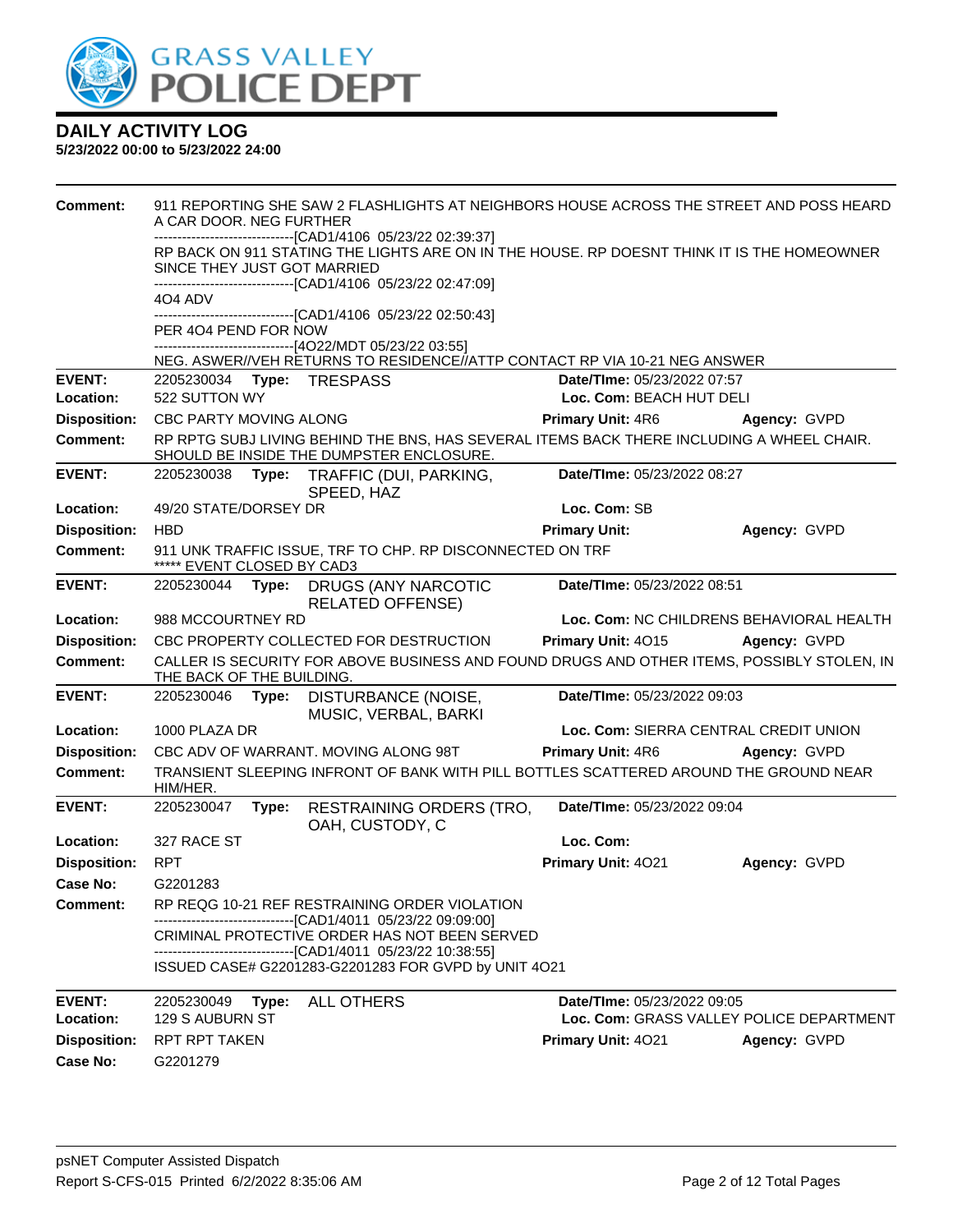

| Comment:                        | <b>ONLINE RPT</b>                                  |       |                                                                                                                      |                                                 |              |
|---------------------------------|----------------------------------------------------|-------|----------------------------------------------------------------------------------------------------------------------|-------------------------------------------------|--------------|
|                                 |                                                    |       | ---------------------------------[CAD1/4011 05/23/22 09:05:52]<br>ISSUED CASE# G2201279 FOR AGENCY GVPD by UNIT 4O21 |                                                 |              |
|                                 |                                                    |       | -------------------------------[CAD1/4011 05/23/22 09:06:02]                                                         |                                                 |              |
|                                 |                                                    |       | EVENT LOCATION CHANGED FROM 129 S AUBURN                                                                             |                                                 |              |
| <b>EVENT:</b>                   |                                                    |       | 2205230050 Type: TRAFFIC ACCIDENT                                                                                    | Date/TIme: 05/23/2022 09:12                     |              |
| Location:                       | 11954 NEVADA CITY HY<br>RPT COLLISION REPORT TAKEN |       |                                                                                                                      | Loc. Com: MCDONALDS<br><b>Primary Unit: 4R6</b> |              |
| <b>Disposition:</b><br>Case No: | G2201280                                           |       |                                                                                                                      |                                                 | Agency: GVPD |
| <b>Comment:</b>                 |                                                    |       | TWO VEHS, BLK FORD FOCUS, SIL TOY SUV, NEG INJURY, MINOR DAMAGE.                                                     |                                                 |              |
|                                 |                                                    |       | VEHS ARE IN THE MCDONALDS PARKING LOT.<br>--------------------------------[CAD3/4074 05/23/22 09:22:30]              |                                                 |              |
|                                 |                                                    |       | ISSUED CASE# G2201280 FOR AGENCY GVPD by UNIT 4R6                                                                    |                                                 |              |
| <b>EVENT:</b>                   |                                                    |       | 2205230057 Type: ORDINANCES<br>(COUNTY/MUNICIPAL)                                                                    | Date/TIme: 05/23/2022 09:28                     |              |
| Location:                       | 161 MILL ST                                        |       |                                                                                                                      | Loc. Com: EVANS FURNITURE                       |              |
| <b>Disposition:</b>             | <b>GOA</b>                                         |       |                                                                                                                      | Primary Unit: 4015 Agency: GVPD                 |              |
| <b>Comment:</b>                 | <b>FURNITURE BUILDING.</b>                         |       | CALLER REQ ASSIST MOVING A SLEEPING TRANSIENT FROM THE REAR ENTRANCE DOOR OF THE                                     |                                                 |              |
|                                 |                                                    |       | -------------------------------[CAD3/4074 05/23/22 09:28:33]<br>EVENT CALL TYPE CHANGED FROM ALL                     |                                                 |              |
| <b>EVENT:</b>                   |                                                    |       | 2205230065 Type: TRAFFIC (DUI, PARKING,<br>SPEED, HAZ                                                                | Date/TIme: 05/23/2022 09:44                     |              |
| <b>Location:</b>                | 321 DORSEY DR                                      |       | Loc. Com: GRASS VALLEY SENIOR CENTER<br>APARTMENTS                                                                   |                                                 |              |
| <b>Disposition:</b>             |                                                    |       | PEN MESSAGE LEFT. WAITING FOR CALL BACK                                                                              | <b>Primary Unit: 4R6</b>                        | Agency: GVPD |
| <b>Comment:</b>                 |                                                    |       | PEOPLE ARE PARKING IN SPACES THAT ARE NOT TENANTS                                                                    |                                                 |              |
| <b>EVENT:</b>                   | 2205230069                                         |       | Type: 911 UNKNOWN<br>(HANGUPS, ABAN'S)                                                                               | Date/TIme: 05/23/2022 09:51                     |              |
| Location:                       | 900 FOREST GLADE CR                                |       |                                                                                                                      | Loc. Com:                                       |              |
| <b>Disposition:</b>             | <b>HBD</b>                                         |       |                                                                                                                      | <b>Primary Unit:</b>                            | Agency: GVPD |
| <b>Comment:</b>                 | 911 ACCIDENTAL<br>***** EVENT CLOSED BY CAD3       |       |                                                                                                                      |                                                 |              |
| <b>EVENT:</b>                   |                                                    |       | 2205230070 Type: FOLLOWUP                                                                                            | Date/TIme: 05/23/2022 09:56                     |              |
| Location:                       | 321 DORSEY DR                                      |       |                                                                                                                      | Loc. Com:                                       |              |
| <b>Disposition:</b>             |                                                    |       | CBC VEHICLES GOA. MET WITH RP                                                                                        | <b>Primary Unit: 4R6</b>                        | Agency: GVPD |
| Comment:                        |                                                    |       | --------------------------------[CAD3/4074 05/23/22 09:56:43]<br>EVENT LOCATION CHANGED FROM 321 DORSEY DR           |                                                 |              |
| <b>EVENT:</b>                   |                                                    |       | 2205230073 Type: PROPERTY LOST OR FOUND                                                                              | Date/TIme: 05/23/2022 10:00                     |              |
| Location:                       | 129 S AUBURN ST                                    |       |                                                                                                                      | Loc. Com: GRASS VALLEY POLICE DEPARTMENT        |              |
| <b>Disposition:</b>             | <b>RPT FIREARM TURNED IN</b>                       |       |                                                                                                                      | <b>Primary Unit: 4S4</b>                        | Agency: GVPD |
| Case No:                        | G2201281                                           |       |                                                                                                                      |                                                 |              |
| Comment:                        | <b>PROPERTY</b>                                    |       |                                                                                                                      |                                                 |              |
|                                 |                                                    |       | -------------------------[CAD3/4074_05/23/22 10:00:14]<br>EVENT LOCATION CHANGED FROM GVPD                           |                                                 |              |
|                                 |                                                    |       | ------------------------------[CAD3/4074_05/23/22 10:04:44]                                                          |                                                 |              |
|                                 |                                                    |       | ISSUED CASE# G2201281 FOR AGENCY GVPD by UNIT 4S4                                                                    |                                                 |              |
| <b>EVENT:</b>                   | 2205230075                                         | Type: | BURGLARY (AUTO,<br>RESIDENCE, COMMERCIAL)                                                                            | Date/TIme: 05/23/2022 10:08                     |              |
| Location:                       | 140 PARK AV                                        |       |                                                                                                                      | Loc. Com: SILVER SPRINGS SCHOOL                 |              |
| <b>Disposition:</b>             | <b>RPT</b>                                         |       |                                                                                                                      | <b>Primary Unit: 403</b>                        | Agency: GVPD |
| Case No:                        | G2201282                                           |       |                                                                                                                      |                                                 |              |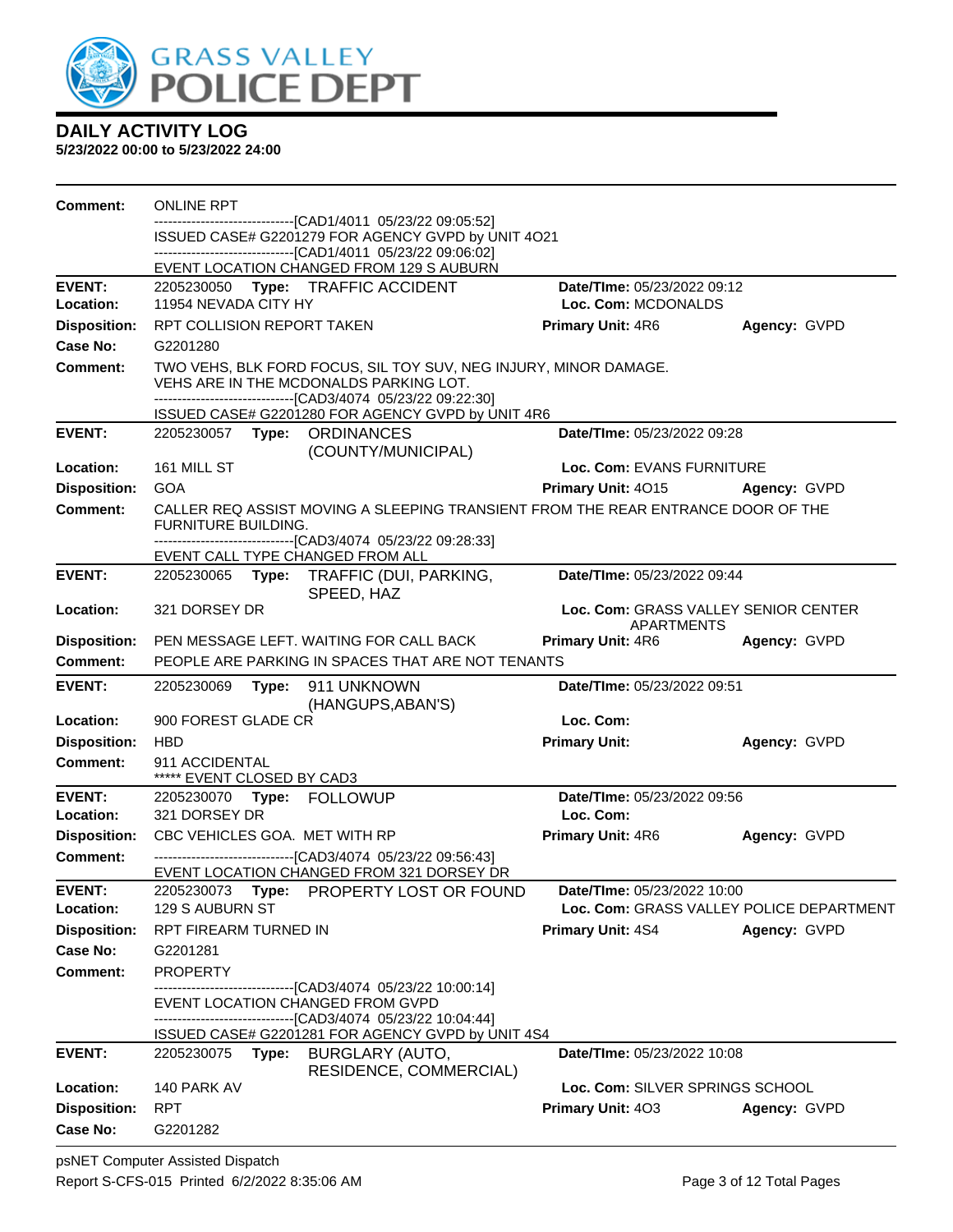

**5/23/2022 00:00 to 5/23/2022 24:00**

| <b>Comment:</b>     | -------------------------------[CAD3/4074_05/23/22_10:08:30]<br>ISSUED CASE# G2201282 FOR AGENCY GVPD by UNIT 4O3                                                                                                                                               |                                                                                        |              |  |  |
|---------------------|-----------------------------------------------------------------------------------------------------------------------------------------------------------------------------------------------------------------------------------------------------------------|----------------------------------------------------------------------------------------|--------------|--|--|
|                     | --------------------------------[CAD3/4074 05/23/22 10:08:44]                                                                                                                                                                                                   |                                                                                        |              |  |  |
| <b>EVENT:</b>       | EVENT LOCATION CHANGED FROM 140 PARK AV<br>2205230078 Type: TRAFFIC (DUI, PARKING,                                                                                                                                                                              | Date/TIme: 05/23/2022 10:14                                                            |              |  |  |
|                     | SPEED, HAZ                                                                                                                                                                                                                                                      |                                                                                        |              |  |  |
| Location:           | 400 S CHURCH ST                                                                                                                                                                                                                                                 | Loc. Com: MOUNT ST MARYS SCHOOL                                                        |              |  |  |
| <b>Disposition:</b> | <b>CBC</b>                                                                                                                                                                                                                                                      | Primary Unit: 4015                                                                     | Agency: GVPD |  |  |
| <b>Comment:</b>     | CALLER RPTING MAROON 4DR SUBARU, UNKN LIC PLATE THAT HAS BEEN PARKED AT THE SCHOOL FOR A<br>WEEK. VEH IS IN THE FRONT PARKING LOT FACING IRON FENCE.<br>-------------------------------[CAD1/4011 05/23/22 10:43:29]<br>TRIPLE M TOWING UNAVAIL                 |                                                                                        |              |  |  |
|                     | -------------------------[CAD1/4011_05/23/22_10:44:05]<br>KILROYS UNAVAIL                                                                                                                                                                                       |                                                                                        |              |  |  |
|                     | -------------------------------[CAD1/4011 05/23/22 10:44:54]<br>-------------------------------[CAD1/4011 05/23/22 10:45:01]                                                                                                                                    | TOW ASSIGNED-CELESTIAL VALLEY TOWING, 875 IDAHO MARYLAND DR, GRASS VALLEY, 5302723353, |              |  |  |
|                     | CELESTIAL VALLEY IN ROUTE                                                                                                                                                                                                                                       |                                                                                        |              |  |  |
|                     | -------------------------------[CAD3/4074 05/23/22 11:24:34]<br>ENTERED AS PRIVATE PARTY TOW<br>FCN/3702214302141                                                                                                                                               |                                                                                        |              |  |  |
| <b>EVENT:</b>       | 2205230079 Type:<br>ANIMALS (ABUSE, LOOSE,<br>FOUND, INJURED)                                                                                                                                                                                                   | Date/TIme: 05/23/2022 10:14                                                            |              |  |  |
| Location:           | 556 FREEMAN LN                                                                                                                                                                                                                                                  | Loc. Com: GRASS VALLEY ANIMAL CONTROL 530<br>477 4630                                  |              |  |  |
| <b>Disposition:</b> | <b>CBC</b>                                                                                                                                                                                                                                                      | Primary Unit: 4Z32                                                                     | Agency: GVPD |  |  |
| <b>Comment:</b>     | FEMALE OUTSIDE THE SHELTER TO SPEAK TO AC                                                                                                                                                                                                                       |                                                                                        |              |  |  |
| <b>EVENT:</b>       | 2205230086<br>Type: WELFARE CHECK                                                                                                                                                                                                                               | Date/TIme: 05/23/2022 10:33                                                            |              |  |  |
| Location:           | 115 E BERRYHILL DR # 24                                                                                                                                                                                                                                         | Loc. Com: VALLEY VIEW APARTMENTS                                                       |              |  |  |
| <b>Disposition:</b> | CBC COMMENT ADDED                                                                                                                                                                                                                                               | <b>Primary Unit: 4R6</b>                                                               | Agency: GVPD |  |  |
| <b>Comment:</b>     | 911 REQG WELFARE CHECK ON ELDERLY NEIGHBOR. NEIGHBOR IS ACTING ODD, TALKING TO HIMSELF. VI<br>WAS SLURRING HIS WORDS YESTERDAY AS WELL                                                                                                                          |                                                                                        |              |  |  |
|                     | LSW BASKET BALL SHORTS AND TSHIRT.                                                                                                                                                                                                                              |                                                                                        |              |  |  |
|                     | ------------------------------[CAD1/4011 05/23/22 10:35:02]<br>RP STATED SHE DOESNT REALLY TALK TO THE SUBJ BECAUSE OF POSS DRUG USE, HOWEVER UNSURE IF<br>HES ON DRUGS TODAY OR NEEDS MEDICAL ATTENTION                                                        |                                                                                        |              |  |  |
| <b>EVENT:</b>       | 2205230087<br>Type:<br>THEFT (GRAND, PETTY, FROM<br>MERCHANT)                                                                                                                                                                                                   | Date/TIme: 05/23/2022 10:34                                                            |              |  |  |
| Location:           | 105 W EMPIRE ST                                                                                                                                                                                                                                                 | Loc. Com: GOLDEN EMPIRE MARKET                                                         |              |  |  |
| <b>Disposition:</b> | <b>RPT</b>                                                                                                                                                                                                                                                      | <b>Primary Unit: 4024</b>                                                              | Agency: GVPD |  |  |
| Case No:            | G2201284                                                                                                                                                                                                                                                        |                                                                                        |              |  |  |
| <b>Comment:</b>     | 911 CALLER ADVISED A MALE, STOLE A BEER, AND DROVE OFF IN A GRY CAR, UNKN LIC PLATE, LS<br>HEADING TOWARDS TOWN. WEARING A PLAID HAT, WMA, SHORT, BLUE JEANS.                                                                                                   |                                                                                        |              |  |  |
|                     | CALLER ADVISED SUS ASKED HER FOR A BEER, EMPLOYEE SAID NO, SUS TOOK OFF WITH IT ANYWAY.<br>CALLER KNOWS WHO THE SUS IS FROM SOCIAL MEDIA.<br>-------------------------------[CAD3/4074_05/23/22 10:47:28]<br>ISSUED CASE# G2201284 FOR AGENCY GVPD by UNIT 4O24 |                                                                                        |              |  |  |
| <b>EVENT:</b>       | 2205230092 Type: ORDINANCES<br>(COUNTY/MUNICIPAL)                                                                                                                                                                                                               | Date/TIme: 05/23/2022 10:55                                                            |              |  |  |
| Location:           | 563 BRUNSWICK RD #11                                                                                                                                                                                                                                            | Loc. Com: UNITED WAY OFFICE                                                            |              |  |  |
| <b>Disposition:</b> | CBC CAMP EMPTY. RESOURCES CARD LEFT.                                                                                                                                                                                                                            | <b>Primary Unit: 4R6</b>                                                               | Agency: GVPD |  |  |
| <b>Comment:</b>     | RPTING A CAMP BEING SET UP AT ABOVE LOCATION.                                                                                                                                                                                                                   |                                                                                        |              |  |  |

psNET Computer Assisted Dispatch Report S-CFS-015 Printed 6/2/2022 8:35:06 AM Page 4 of 12 Total Pages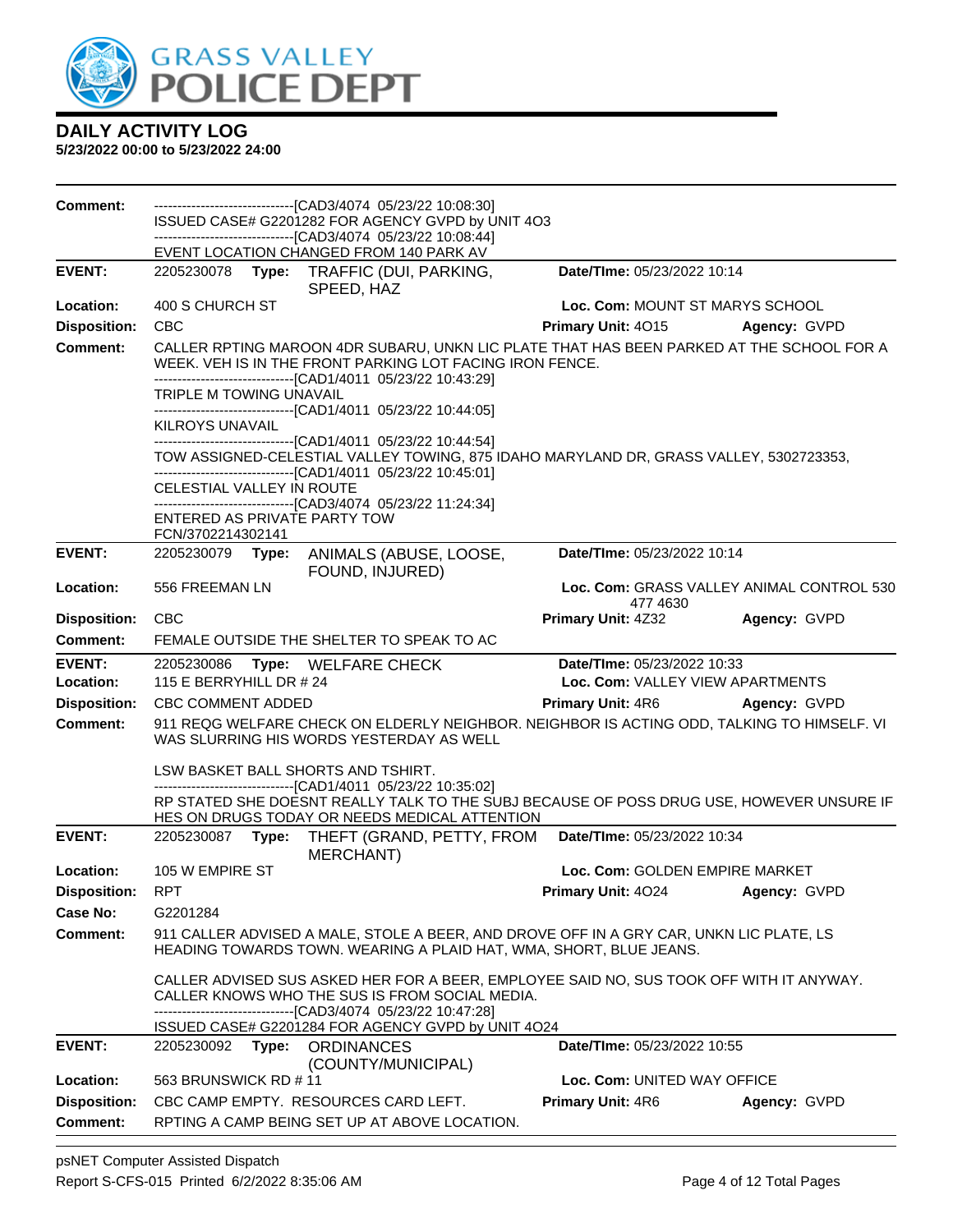

| <b>EVENT:</b>              | 2205230097 Type: PROPERTY LOST OR FOUND                                                                                                                                                 | Date/TIme: 05/23/2022 11:15      |              |  |  |  |
|----------------------------|-----------------------------------------------------------------------------------------------------------------------------------------------------------------------------------------|----------------------------------|--------------|--|--|--|
| Location:                  | 317 FINNIE ST                                                                                                                                                                           | Loc. Com:                        |              |  |  |  |
| <b>Disposition:</b>        | CBC UNABLE TO LEAVE MSG                                                                                                                                                                 | Primary Unit: 4021 Agency: GVPD  |              |  |  |  |
| <b>Comment:</b>            | CALLER REPORTING 2 MISSING FIREARMS, THAT WERE IN A CASE. CALLER RECENTLY GOT HOME FROM<br>EUROPE, FIREARMS WERE IN HIS HOME. REQ 10-21 TO START.                                       |                                  |              |  |  |  |
| <b>EVENT:</b>              | 2205230099 Type: INFORMATION                                                                                                                                                            | Date/TIme: 05/23/2022 11:26      |              |  |  |  |
| Location:                  | 804 SUTTON WY                                                                                                                                                                           | Loc. Com: BANK OF AMERICA        |              |  |  |  |
| <b>Disposition:</b>        | INF BEAT OFC ADV                                                                                                                                                                        | <b>Primary Unit:</b>             | Agency: GVPD |  |  |  |
| <b>Comment:</b>            | CALLER RPTING A MALE, JUST OUT OF JAIL FOR DUI, CALLER SEES MALE DRIVING AROUND IN A DARK<br>GREEN FORD F150 4X4. LIC 6B66989, LS DRIVING DOWN SUTTON.                                  |                                  |              |  |  |  |
|                            | NOW PARKED INFRONT OF TUSCANY GARDENS. NO SIGNS OF RECKLESS DRVING AS THE VEHICLE IS<br>PARKED.<br>***** EVENT CLOSED BY CAD3 WITH COMMENT-BEAT OFC ADV                                 |                                  |              |  |  |  |
| <b>EVENT:</b>              | 2205230100 Type: FOLLOWUP                                                                                                                                                               | Date/TIme: 05/23/2022 11:30      |              |  |  |  |
| Location:                  | 804 SUTTON WY                                                                                                                                                                           | Loc. Com: BANK OF AMERICA        |              |  |  |  |
| <b>Disposition:</b>        | CBC VEH UNOCCD PARKED                                                                                                                                                                   | <b>Primary Unit: 4024</b>        | Agency: GVPD |  |  |  |
| <b>Comment:</b>            | EVENT 2205230099                                                                                                                                                                        |                                  |              |  |  |  |
| <b>EVENT:</b><br>Location: | Date/TIme: 05/23/2022 11:44<br>Type: VEHICLE STOP<br>2205230106<br>10609 ALTA ST<br>Loc. Com: MAUTINO PARK                                                                              |                                  |              |  |  |  |
| <b>Disposition:</b>        | <b>WA</b>                                                                                                                                                                               | Primary Unit: 4015               | Agency: GVPD |  |  |  |
| Comment:                   | License: 4HFF130                                                                                                                                                                        |                                  |              |  |  |  |
|                            | --------------------------------[CAD3/4074_05/23/22 11:47:43]<br>EVENT LOCATION CHANGED FROM DE MAUTINO                                                                                 |                                  |              |  |  |  |
| <b>EVENT:</b>              | 2205230115 Type: WELFARE CHECK                                                                                                                                                          | Date/TIme: 05/23/2022 12:12      |              |  |  |  |
| Location:                  | 1375 MULBERRY DR                                                                                                                                                                        | Loc. Com:                        |              |  |  |  |
| <b>Disposition:</b>        | CBC SUBJ LIVES AT DIFFERENT ADDRESS                                                                                                                                                     | Primary Unit: 4024               | Agency: GVPD |  |  |  |
| Case No:                   | G2201293                                                                                                                                                                                |                                  |              |  |  |  |
| <b>Comment:</b>            | --------------------------------[CAD3/4074 05/23/22 12:13:34]                                                                                                                           |                                  |              |  |  |  |
|                            | EVENT LOCATION CHANGED FROM 1375 MULLBERRY<br>-------------------------------[CAD1/4051 05/24/22 09:57:57]                                                                              |                                  |              |  |  |  |
|                            | ISSUED CASE# G2201293-G2201293 FOR GVPD by UNIT 4O24                                                                                                                                    |                                  |              |  |  |  |
| <b>EVENT:</b>              | 2205230116<br>Type: FOLLOWUP                                                                                                                                                            | Date/TIme: 05/23/2022 12:17      |              |  |  |  |
| Location:                  | <b>867 SUTTON WAY</b>                                                                                                                                                                   | Loc. Com:                        |              |  |  |  |
| <b>Disposition:</b>        | REF REFERRED TO SO FOR INVESTIGATION                                                                                                                                                    | <b>Primary Unit: 4R6</b>         | Agency: GVPD |  |  |  |
| <b>Comment:</b>            | CALLER HAS UPDATED INFO SHE WANTS TO PROVIDE FOR EVENT: 220519-0202                                                                                                                     |                                  |              |  |  |  |
|                            | -------------------------[CAD3/4074 05/23/22 12:19:00]<br>CASE# G2201240                                                                                                                |                                  |              |  |  |  |
| <b>EVENT:</b>              | 2205230118<br>ANIMALS (ABUSE, LOOSE,<br>Type:<br>FOUND, INJURED)                                                                                                                        | Date/TIme: 05/23/2022 12:28      |              |  |  |  |
| Location:                  | 844 OLD TUNNEL RD                                                                                                                                                                       | Loc. Com: WESTERN SIERRA MEDICAL |              |  |  |  |
| <b>Disposition:</b>        | CBC DOG WITH AC                                                                                                                                                                         | <b>Primary Unit: 4024</b>        | Agency: GVPD |  |  |  |
| Comment:                   | DOG HAS BEEN IN A GRY PATHFINDER FOR OVER AN HOUR, APPEARS IN DISTRESS. WIDOWS ARE<br>PARTIALLY DOWN AND THE DOG IS TRYING TO JUMP OUT.<br>---------------[CAD3/4074_05/23/22 12:29:36] |                                  |              |  |  |  |
| <b>EVENT:</b>              | <b>VOICED</b>                                                                                                                                                                           |                                  |              |  |  |  |
|                            | 2205230119<br>Type:<br>911 UNKNOWN<br>(HANGUPS, ABAN'S)                                                                                                                                 | Date/TIme: 05/23/2022 12:30      |              |  |  |  |
| Location:                  | 873 SUTTON WY                                                                                                                                                                           | Loc. Com: PORT OF SUBS           |              |  |  |  |
| <b>Disposition:</b>        | <b>HBD</b>                                                                                                                                                                              | <b>Primary Unit:</b>             | Agency: GVPD |  |  |  |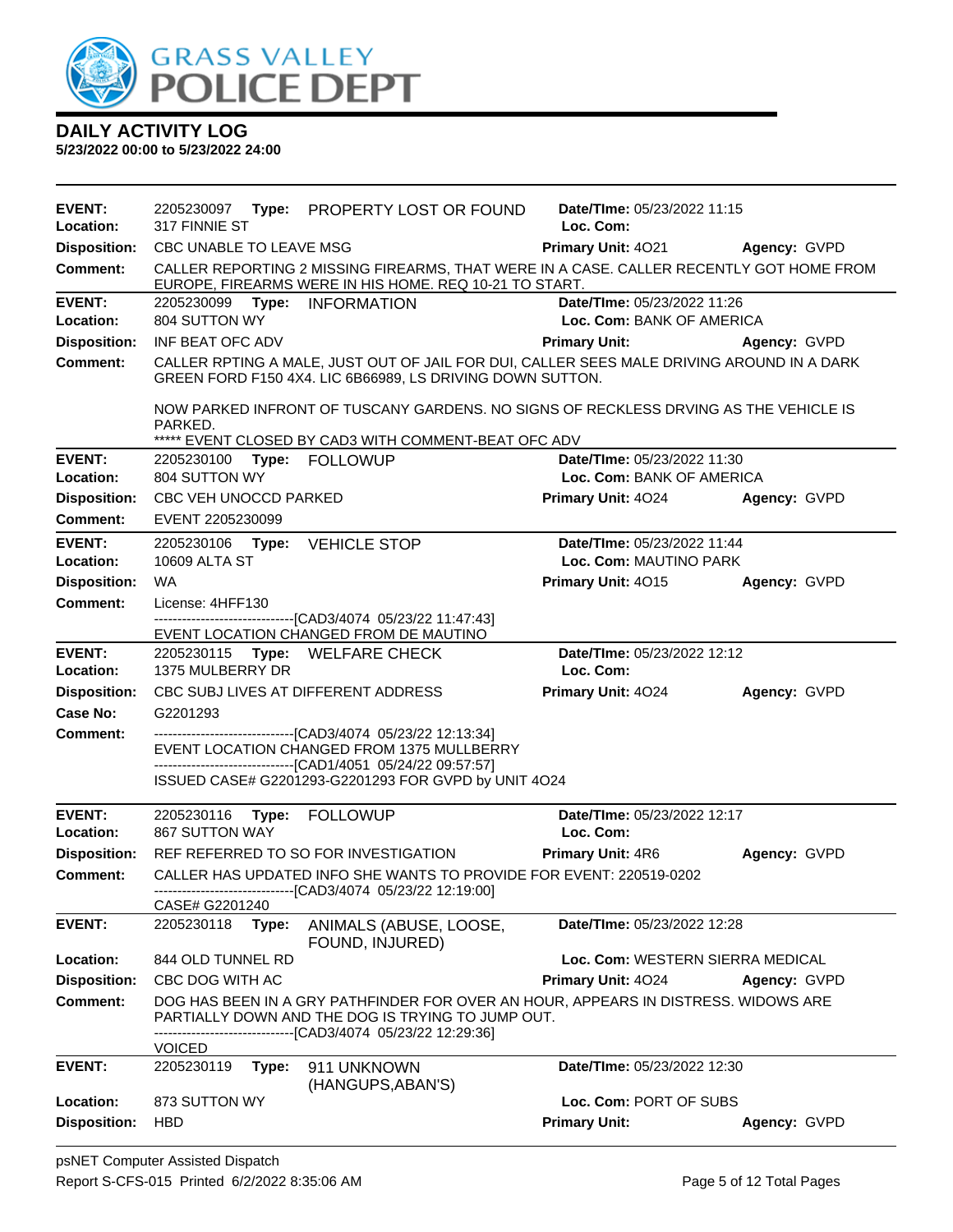

| <b>Comment:</b>                        | 911 MISDAIL ALL IS C4<br>***** EVENT CLOSED BY CAD2                                                                                                                                                                                             |                                     |              |
|----------------------------------------|-------------------------------------------------------------------------------------------------------------------------------------------------------------------------------------------------------------------------------------------------|-------------------------------------|--------------|
| <b>EVENT:</b>                          | 2205230130<br>THEFT (GRAND, PETTY, FROM<br>Type:<br>MERCHANT)                                                                                                                                                                                   | Date/TIme: 05/23/2022 13:22         |              |
| Location:                              | 1444 SEGSWORTH WY                                                                                                                                                                                                                               | Loc. Com: VALLEY COMMONS APARTMENTS |              |
| <b>Disposition:</b>                    | CBC WILL MEET ME AT PD LATER TODAY FOR RPT                                                                                                                                                                                                      | Primary Unit: 4021                  | Agency: GVPD |
| <b>Case No:</b>                        | G2201300                                                                                                                                                                                                                                        |                                     |              |
| <b>Comment:</b>                        | RP REQG 10-21 REF STOLEN FRONT LICENSE PLATE                                                                                                                                                                                                    |                                     |              |
|                                        | -------------------------------[CAD1/4051 05/24/22 14:37:45]<br>ISSUED CASE# G2201300-G2201300 FOR GVPD by UNIT 4O21                                                                                                                            |                                     |              |
|                                        | -------------------------------[CAD3/3980 05/24/22 15:04:03]<br>FCN/3702214403371                                                                                                                                                               |                                     |              |
|                                        |                                                                                                                                                                                                                                                 |                                     |              |
| <b>EVENT:</b>                          | Type: WELFARE CHECK<br>2205230132                                                                                                                                                                                                               | Date/TIme: 05/23/2022 13:26         |              |
| Location:                              | 1350 EA MAIN ST                                                                                                                                                                                                                                 | Loc. Com: CHAPA DE                  |              |
| <b>Disposition:</b>                    | CBC 98M                                                                                                                                                                                                                                         | <b>Primary Unit: 4K19</b>           | Agency: GVPD |
| <b>Comment:</b>                        | CATATONIC PSYCH PATIENT JUST LEFT IN A VEH TOWARD DOWNTOWN GRASS VALLEY ON E MAIN. CHAPA<br>DE REQG WELFARE CHECK ON HER.                                                                                                                       |                                     |              |
|                                        | SILV MURANO, LP# 8ZBH141                                                                                                                                                                                                                        |                                     |              |
|                                        | -------------------------------[CAD1/4011 05/23/22 13:27:27]<br>POSS ASSOCIATED ADDRESS W/ VI IS 104 VALLEY VIEW DR                                                                                                                             |                                     |              |
|                                        | ------------------------------[CAD3/4074_05/23/22 13:41:06]                                                                                                                                                                                     |                                     |              |
|                                        | EVENT LOCATION CHANGED FROM 1350 MAIN ST GV                                                                                                                                                                                                     |                                     |              |
|                                        | -------------------------------[4K19/MDT 05/23/22 14:04]<br>UTL VI AT ASSOCIATED ADDRESSES AND IN THE DOWNTOWN AREA, 21 CONTACT MADE WITH RP AND<br>THERAPIST WHO ADVISED THERE WERE NO 5150 STATEMENTS MADE AND WAS REQ WELFARE CHECK<br>ONLY. |                                     |              |
| <b>EVENT:</b>                          | 2205230147<br>Type: BURGLARY (AUTO,<br>RESIDENCE, COMMERCIAL)                                                                                                                                                                                   | Date/TIme: 05/23/2022 14:08         |              |
| Location:                              | 625 IDAHO MARYLAND RD                                                                                                                                                                                                                           | Loc. Com: DEMARTINI 530 272 1921    |              |
| <b>Disposition:</b>                    | CBC W/ A CASE                                                                                                                                                                                                                                   | Primary Unit: 4024                  | Agency: GVPD |
| <b>Case No:</b>                        | G2201286                                                                                                                                                                                                                                        |                                     |              |
| <b>Comment:</b>                        | RP RPTG 459 TO MOTORHOME, OCC'D ON SATURDAY, REQG 10-21<br>------------------------[CAD2/4132 05/23/22 15:05:28]<br>ISSUED CASE# G2201286 FOR AGENCY GVPD by UNIT 4O24                                                                          |                                     |              |
| <b>EVENT:</b>                          | 2205230158 Type: 911 UNKNOWN                                                                                                                                                                                                                    | Date/TIme: 05/23/2022 14:58         |              |
|                                        | (HANGUPS, ABAN'S)                                                                                                                                                                                                                               |                                     |              |
| Location:                              | LAT: 39.22661400 LONG: -121.057888                                                                                                                                                                                                              | Loc. Com:                           |              |
| <b>Disposition:</b>                    | <b>HBD</b>                                                                                                                                                                                                                                      | <b>Primary Unit:</b>                | Agency: GVPD |
| Comment:                               | 911 OPEN LINE, TV HEARD.<br>------------------------------[CAD1/4011 05/23/22 14:59:59]                                                                                                                                                         |                                     |              |
|                                        | ON CALL BACK, ELDERLY FEMALE IS C4<br>***** EVENT CLOSED BY CAD1                                                                                                                                                                                |                                     |              |
| <b>EVENT:</b>                          |                                                                                                                                                                                                                                                 | Date/TIme: 05/23/2022 15:02         |              |
| Location:                              | 825 OLD TUNNEL RD # 231                                                                                                                                                                                                                         | Loc. Com:                           |              |
| <b>Disposition:</b><br><b>Comment:</b> | <b>CBC</b><br>FU FOR EVENT 220520-0171.                                                                                                                                                                                                         | Primary Unit: 4K19                  | Agency: GVPD |
|                                        | ---------------------[CAD1/4011_05/23/22 15:36:33]                                                                                                                                                                                              |                                     |              |
|                                        | RP CALLED BACK, STATED SHE ACCIDENTALLY MISSED THE CALL AND IS NOW PREPARED FOR ANOTHER<br>PHONE CALL                                                                                                                                           |                                     |              |
|                                        | -------------------------------[4K19/MDT 05/23/22 16:43]<br>VAN TO VEHICLE APPEARS TO BE OLD DAMAGE W/ NO SUBJECTS SEEN ON VIDEO SURVEILLANCE.<br><b>UNFOUNDED</b>                                                                              |                                     |              |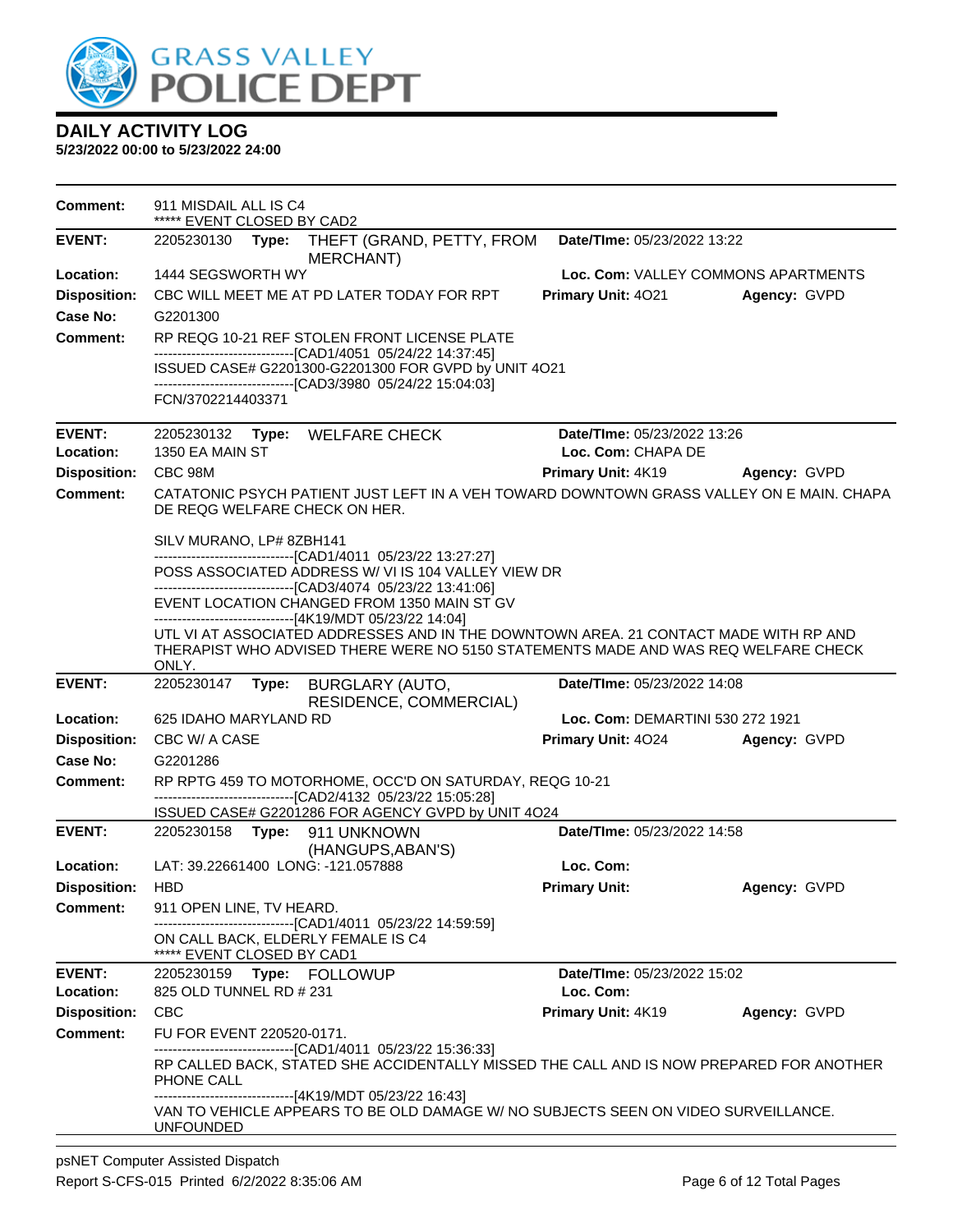

| <b>EVENT:</b><br>Location: | 2205230160 Type: WELFARE CHECK<br>1473 SEGSWORTH WY #5                                                                                                                                                                | Date/TIme: 05/23/2022 15:03<br>Loc. Com: VALLEY COMMONS APARTMENTS |              |  |  |
|----------------------------|-----------------------------------------------------------------------------------------------------------------------------------------------------------------------------------------------------------------------|--------------------------------------------------------------------|--------------|--|--|
| <b>Disposition:</b>        | <b>CBC</b>                                                                                                                                                                                                            | <b>Primary Unit: 4K19</b>                                          | Agency: GVPD |  |  |
| <b>Comment:</b>            | RP REQG WELFARE CHECK ON HER GRAND CHILDREN. RP BELIEVES THERE IS EXTENSIVE HISTORY OF<br>CHILD ABUSE THERE, INVOLVING JUVS BEING HIT IN THE BACK OF THE HEAD, BRUISING ON HANDS, ETC                                 |                                                                    |              |  |  |
|                            | RP STATING IT HAS BEEN REPORTED TO CPS WHO HAS NOT RESPONDED.                                                                                                                                                         |                                                                    |              |  |  |
|                            | -------------------------------[CAD1/4011 05/23/22 15:04:24]<br>REQG WELFARE CHECK AND 10-21 W/ DISPO                                                                                                                 |                                                                    |              |  |  |
|                            | -------------------------------[CAD1/4011 05/23/22 15:06:35]                                                                                                                                                          |                                                                    |              |  |  |
|                            | EVENT LOCATION CHANGED FROM 1444 SEGSWORTH WY 5 GV                                                                                                                                                                    |                                                                    |              |  |  |
| <b>EVENT:</b><br>Location: | 2205230163 Type: ALL OTHERS<br>561 IDAHO MARYLAND RD                                                                                                                                                                  | Date/TIme: 05/23/2022 15:07<br>Loc. Com: FOR THE LOVE OF PETS      |              |  |  |
| <b>Disposition:</b>        | CBC                                                                                                                                                                                                                   | <b>Primary Unit: 4024</b>                                          | Agency: GVPD |  |  |
| <b>Comment:</b>            | 911 CALLER RPTING VET, AT ABOVE LOCATION, STUCK IN AN OUTDOOR KENNEL.                                                                                                                                                 |                                                                    |              |  |  |
|                            |                                                                                                                                                                                                                       |                                                                    |              |  |  |
| <b>EVENT:</b><br>Location: | <b>FOLLOWUP</b><br>2205230170<br>Type:<br>324 MARSHALL ST                                                                                                                                                             | Date/TIme: 05/23/2022 15:28<br>Loc. Com:                           |              |  |  |
| <b>Disposition:</b>        | <b>CBC</b>                                                                                                                                                                                                            | <b>Primary Unit: 403</b>                                           | Agency: GVPD |  |  |
| <b>Comment:</b>            | 594 SUS RESIDENCE.                                                                                                                                                                                                    |                                                                    |              |  |  |
|                            | ---------------------[CAD3/3980 05/23/22 15:36:45]                                                                                                                                                                    |                                                                    |              |  |  |
|                            | EVENT LOCATION CHANGED FROM 324 MARSHALL ST<br>***** EVENT CLOSED BY CAD4                                                                                                                                             |                                                                    |              |  |  |
| <b>EVENT:</b>              | 2205230176 Type: FOLLOWUP                                                                                                                                                                                             | Date/TIme: 05/23/2022 15:42                                        |              |  |  |
| Location:                  | 105 W EMPIRE ST                                                                                                                                                                                                       | Loc. Com: GOLDEN EMPIRE MARKET                                     |              |  |  |
| <b>Disposition:</b>        | <b>CBC</b>                                                                                                                                                                                                            | Primary Unit: 4024                                                 | Agency: GVPD |  |  |
| <b>Comment:</b>            | -------------------------------[CAD3/3980 05/23/22 15:42:40]                                                                                                                                                          |                                                                    |              |  |  |
|                            | EVENT LOCATION CHANGED FROM 105 W EMPIRE ST                                                                                                                                                                           |                                                                    |              |  |  |
| <b>EVENT:</b><br>Location: | 2205230181 Type: ALL OTHERS<br>900 EA MAIN ST                                                                                                                                                                         | Date/TIme: 05/23/2022 15:54<br>Loc. Com: VICTOR SERVICES           |              |  |  |
| <b>Disposition:</b>        | <b>CBC</b>                                                                                                                                                                                                            | Primary Unit: 4021                                                 | Agency: GVPD |  |  |
| <b>Comment:</b>            | VICTOR SERVICES REQG MENTAL HEALTH SCREENING ON A CLIENT THAT WILL BE COMING IN W/HER<br>PARENTS AT 1715HRS. REQG 10-21                                                                                               |                                                                    |              |  |  |
| <b>EVENT:</b>              | 2205230182 Type: TRAFFIC (DUI, PARKING,                                                                                                                                                                               | Date/TIme: 05/23/2022 16:06                                        |              |  |  |
|                            | SPEED, HAZ                                                                                                                                                                                                            |                                                                    |              |  |  |
| Location:                  | HORIZON CR/MORGAN RANCH DR                                                                                                                                                                                            | Loc. Com:                                                          |              |  |  |
| <b>Disposition:</b>        | <b>CBC</b>                                                                                                                                                                                                            | Primary Unit: 4021                                                 | Agency: GVPD |  |  |
| <b>Comment:</b>            | RP RPTG ONGOING TRF ISSUES FROM NU STUDENTS LEAVING THE SCHOOL, VEHICLES DRIVING AT HIGH<br>RATES OF SPEED. REQG 1021                                                                                                 |                                                                    |              |  |  |
|                            | ------------------------------[4O21/MDT 05/23/22 16:15]                                                                                                                                                               |                                                                    |              |  |  |
|                            | RP REQUESTED EXTRA PATROL BETWEEN 1500-1600 HOURS FOR JUVENILES SPEEDING.                                                                                                                                             |                                                                    |              |  |  |
| <b>EVENT:</b><br>Location: | 2205230186 Type: WELFARE CHECK<br>228 SUTTON WY #328                                                                                                                                                                  | Date/TIme: 05/23/2022 16:36<br>Loc. Com:                           |              |  |  |
| <b>Disposition:</b>        | <b>CBC</b>                                                                                                                                                                                                            | Primary Unit: 4K19                                                 | Agency: GVPD |  |  |
| Comment:                   | RP IS REQ WEL CK ON A J/ J IS 11 YOA AND IS ALONE IN THE APT AND THINKS THE PARENT WHO CARES                                                                                                                          |                                                                    |              |  |  |
|                            | FOR HIM HAS LEFT THE STATE. J DESC AS WMJ, BLO HAIR. RP IS VERY VAGUE BUT ADV SHE KNOWS THE J<br>WELL.                                                                                                                |                                                                    |              |  |  |
|                            | -------------------------------[4K19/MDT 05/23/22 17:04]<br>NEG CONTACT AT RESIDENCE. SPOKE WITH MOTHER WHO IS OUT OF TOWN AND ADVISED J IS WITH<br>NANNY IN ALTA SIERRA. ATTEMPTED 21 TO NANNY AND MESSAGE WAS LEFT. |                                                                    |              |  |  |
| <b>EVENT:</b>              | 2205230187 Type: WELFARE CHECK                                                                                                                                                                                        | Date/TIme: 05/23/2022 16:39                                        |              |  |  |
| Location:                  | 116 KENDALL ST                                                                                                                                                                                                        | Loc. Com:                                                          |              |  |  |
| <b>Disposition:</b>        | <b>RPT</b>                                                                                                                                                                                                            | Primary Unit: 4024                                                 | Agency: GVPD |  |  |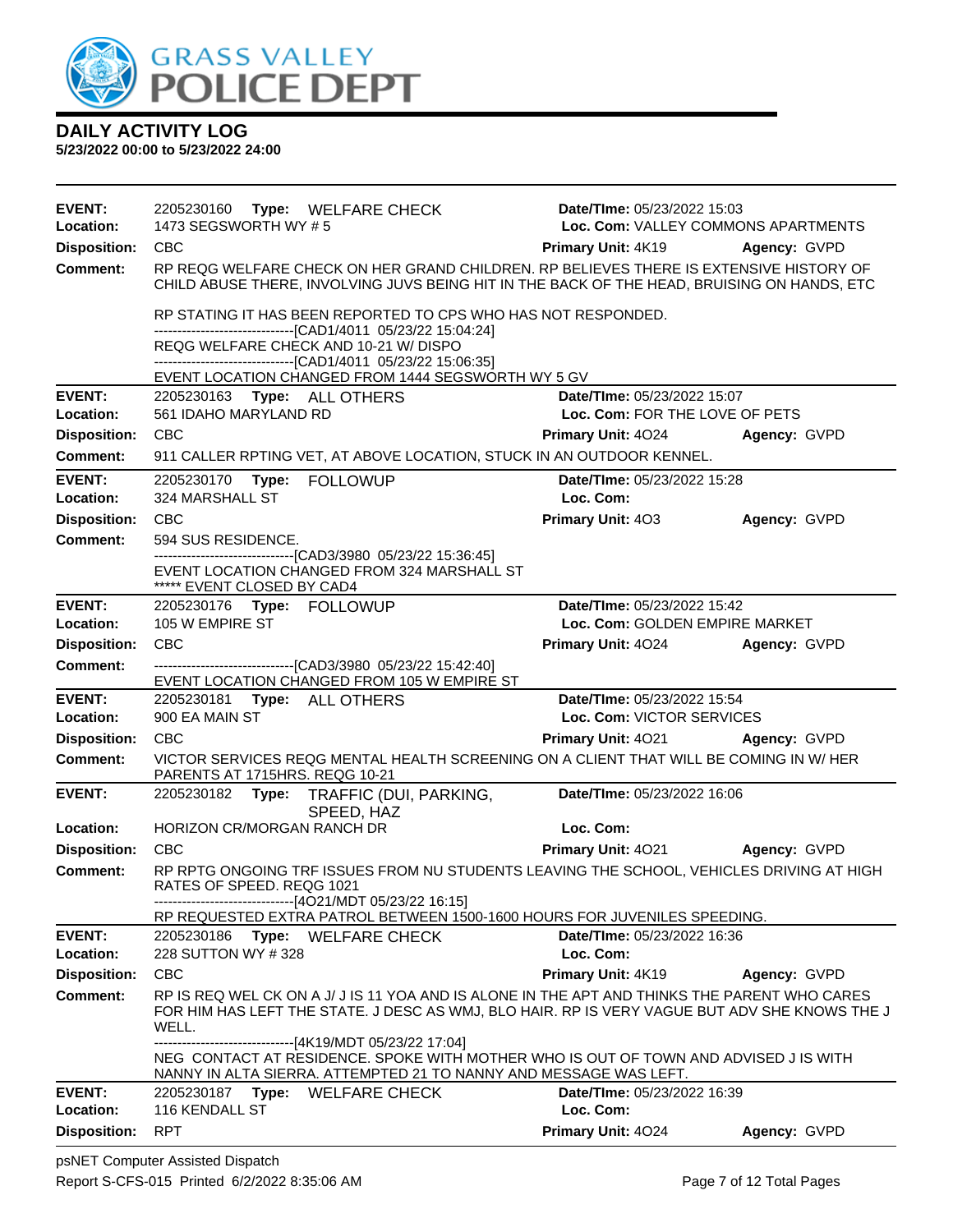

| Comment:<br>RP IS REQ A WEL CK ON A FEMALE WHO HAS MADE SUICIDAL REMARKS TO RP'S COWORKER WHO IS<br>CURRENTLY LANDLINE WITH HER. FEMALE INDICATED SHE HAS KNIVES. HAS TRIED 11-46 IN THE PAST AND<br>IS REQ MCT.<br>------------------------------[CAD4/3927 05/23/22 16:41:50]<br>10-39 MEDICAL WHO ARE STAGING<br>-------------------------------[CAD3/3980_05/23/22 16:46:41]<br>1039 MED TO CANCEL<br>-------------------------------[CAD2/4132 05/23/22 17:18:03]<br>ISSUED CASE# G2201287 FOR AGENCY GVPD by UNIT 4O24<br><b>EVENT:</b><br>Date/TIme: 05/23/2022 16:46<br>2205230189 Type: ANIMALS (ABUSE, LOOSE,<br>FOUND, INJURED)<br><b>FIDDICK LN</b><br>Loc. Com:<br>Location:<br><b>Disposition:</b><br><b>REF</b><br><b>Primary Unit:</b><br>Agency: GVPD<br>RP ADV SHE HAS VIDEO OF A MOUNTIAN LION ON THE STREET. SHE WAS ADV TO CTC FISH & GAME.<br><b>Comment:</b><br>***** EVENT CLOSED BY CAD4<br><b>EVENT:</b><br>Date/TIme: 05/23/2022 16:57<br>2205230192<br><b>CITIZEN ASSIST (CIVIL</b><br>Type:<br>STANDBY'S, LOCKOUT<br>Loc. Com: HOSPITALITY HOUSE 530 271 7144<br>Location:<br>1262 SUTTON WY<br><b>Disposition:</b><br><b>CBC</b><br><b>Primary Unit: 4S3</b><br>Agency: GVPD<br><b>Comment:</b><br><b>CLEARANCE X3</b><br><b>EVENT:</b><br>Type: VANDALISM<br>Date/TIme: 05/23/2022 17:03<br>2205230194<br>Loc. Com:<br>Location:<br>305 RICHARDSON ST<br><b>CBC</b><br>Primary Unit: 4015<br><b>Disposition:</b><br>Agency: GVPD<br>RP ADV THERE IS A GROUP OF 4 KIDS MARKERING THE BACK OF THE BUILDING NEXT DOOR TO THE ABV<br><b>Comment:</b><br>LOC. RP ADV THEY ARE VIDEO TAPING IT. NO WEAPONS SEEN.<br>WMJ APPROX 17 YOA LSW A RED T SHIRT W/BRO HAIR.<br>SECOND J DESC AS LSW NAVY BLU SHIRT, BRO PANTS APPROX 15 YOA<br>BLO HAIR LSW A JEAN JACKET, BLK PANTS<br>20 YOA LSW GLASSES, GRN HAT, BLK T SHIRT AND JEANS W/ A CAMERA IN HIS HAND.<br>-------------------------------[CAD2/4132 05/23/22 17:24:36]<br>4O15 WAS ADVISED TO REVIEW<br>-------------------------------[CAD2/4132 05/23/22 17:59:06]<br>EVENT LOCATION CHANGED FROM 314 W MAIN ST<br><b>EVENT:</b><br>Date/TIme: 05/23/2022 17:06<br>2205230195 Type: VEH CITES, VIN, TOWS, DUI<br>Location:<br>210 SUTTON WY<br>Loc. Com:<br><b>Disposition:</b><br>ARA<br>Primary Unit: 4K19<br>Agency: GVPD<br>Case No:<br>G2201288<br>CA 6GKC912<br>Comment:<br>-------------------------------[CAD3/3980_05/23/22 17:08:20]<br>EVENT LOCATION CHANGED FROM 210 SUTTON WAY<br>--------------------------------[CAD3/3980 05/23/22 17:08:24]<br>EVENT LOCATION CHANGED FROM 210 SUTTON WY 103 GV<br>-------------------------------[CAD2/4132 05/23/22 17:08:38]<br>EVENT LOCATION CHANGED FROM 210 SUTTON WY GV<br>-------------------------------[CAD2/4132 05/23/22 17:09:19]<br>EVENT LOCATION CHANGED FROM 210 SUTTON WY 234 GV<br>-------------------------------[CAD4/3927 05/23/22 17:30:02]<br>TOW ASSIGNED-GOLD COUNTRY TOW, 1025 IDAHO MARYLAND DR, GRASS VALLEY, 5309555653,<br>-------------------------------[CAD1/4011 05/23/22 17:30:36]<br>ISSUED CASE# G2201288 FOR AGENCY GVPD by UNIT 4K19<br><b>EVENT:</b><br>Date/TIme: 05/23/2022 17:06<br>2205230196 Type: WELFARE CHECK<br>Loc. Com:<br>Location:<br>MCCOURTNEY RD/MILL ST | <b>Case No:</b> | G2201287 |  |
|------------------------------------------------------------------------------------------------------------------------------------------------------------------------------------------------------------------------------------------------------------------------------------------------------------------------------------------------------------------------------------------------------------------------------------------------------------------------------------------------------------------------------------------------------------------------------------------------------------------------------------------------------------------------------------------------------------------------------------------------------------------------------------------------------------------------------------------------------------------------------------------------------------------------------------------------------------------------------------------------------------------------------------------------------------------------------------------------------------------------------------------------------------------------------------------------------------------------------------------------------------------------------------------------------------------------------------------------------------------------------------------------------------------------------------------------------------------------------------------------------------------------------------------------------------------------------------------------------------------------------------------------------------------------------------------------------------------------------------------------------------------------------------------------------------------------------------------------------------------------------------------------------------------------------------------------------------------------------------------------------------------------------------------------------------------------------------------------------------------------------------------------------------------------------------------------------------------------------------------------------------------------------------------------------------------------------------------------------------------------------------------------------------------------------------------------------------------------------------------------------------------------------------------------------------------------------------------------------------------------------------------------------------------------------------------------------------------------------------------------------------------------------------------------------------------------------------------------------------------------------------------------------------------------------------------------------------------------------------------------------------------------------------------------------------------------------------------------------------------------------------------------------------------------------------------------------------------------------------------------------|-----------------|----------|--|
|                                                                                                                                                                                                                                                                                                                                                                                                                                                                                                                                                                                                                                                                                                                                                                                                                                                                                                                                                                                                                                                                                                                                                                                                                                                                                                                                                                                                                                                                                                                                                                                                                                                                                                                                                                                                                                                                                                                                                                                                                                                                                                                                                                                                                                                                                                                                                                                                                                                                                                                                                                                                                                                                                                                                                                                                                                                                                                                                                                                                                                                                                                                                                                                                                                                      |                 |          |  |
|                                                                                                                                                                                                                                                                                                                                                                                                                                                                                                                                                                                                                                                                                                                                                                                                                                                                                                                                                                                                                                                                                                                                                                                                                                                                                                                                                                                                                                                                                                                                                                                                                                                                                                                                                                                                                                                                                                                                                                                                                                                                                                                                                                                                                                                                                                                                                                                                                                                                                                                                                                                                                                                                                                                                                                                                                                                                                                                                                                                                                                                                                                                                                                                                                                                      |                 |          |  |
|                                                                                                                                                                                                                                                                                                                                                                                                                                                                                                                                                                                                                                                                                                                                                                                                                                                                                                                                                                                                                                                                                                                                                                                                                                                                                                                                                                                                                                                                                                                                                                                                                                                                                                                                                                                                                                                                                                                                                                                                                                                                                                                                                                                                                                                                                                                                                                                                                                                                                                                                                                                                                                                                                                                                                                                                                                                                                                                                                                                                                                                                                                                                                                                                                                                      |                 |          |  |
|                                                                                                                                                                                                                                                                                                                                                                                                                                                                                                                                                                                                                                                                                                                                                                                                                                                                                                                                                                                                                                                                                                                                                                                                                                                                                                                                                                                                                                                                                                                                                                                                                                                                                                                                                                                                                                                                                                                                                                                                                                                                                                                                                                                                                                                                                                                                                                                                                                                                                                                                                                                                                                                                                                                                                                                                                                                                                                                                                                                                                                                                                                                                                                                                                                                      |                 |          |  |
|                                                                                                                                                                                                                                                                                                                                                                                                                                                                                                                                                                                                                                                                                                                                                                                                                                                                                                                                                                                                                                                                                                                                                                                                                                                                                                                                                                                                                                                                                                                                                                                                                                                                                                                                                                                                                                                                                                                                                                                                                                                                                                                                                                                                                                                                                                                                                                                                                                                                                                                                                                                                                                                                                                                                                                                                                                                                                                                                                                                                                                                                                                                                                                                                                                                      |                 |          |  |
|                                                                                                                                                                                                                                                                                                                                                                                                                                                                                                                                                                                                                                                                                                                                                                                                                                                                                                                                                                                                                                                                                                                                                                                                                                                                                                                                                                                                                                                                                                                                                                                                                                                                                                                                                                                                                                                                                                                                                                                                                                                                                                                                                                                                                                                                                                                                                                                                                                                                                                                                                                                                                                                                                                                                                                                                                                                                                                                                                                                                                                                                                                                                                                                                                                                      |                 |          |  |
|                                                                                                                                                                                                                                                                                                                                                                                                                                                                                                                                                                                                                                                                                                                                                                                                                                                                                                                                                                                                                                                                                                                                                                                                                                                                                                                                                                                                                                                                                                                                                                                                                                                                                                                                                                                                                                                                                                                                                                                                                                                                                                                                                                                                                                                                                                                                                                                                                                                                                                                                                                                                                                                                                                                                                                                                                                                                                                                                                                                                                                                                                                                                                                                                                                                      |                 |          |  |
|                                                                                                                                                                                                                                                                                                                                                                                                                                                                                                                                                                                                                                                                                                                                                                                                                                                                                                                                                                                                                                                                                                                                                                                                                                                                                                                                                                                                                                                                                                                                                                                                                                                                                                                                                                                                                                                                                                                                                                                                                                                                                                                                                                                                                                                                                                                                                                                                                                                                                                                                                                                                                                                                                                                                                                                                                                                                                                                                                                                                                                                                                                                                                                                                                                                      |                 |          |  |
|                                                                                                                                                                                                                                                                                                                                                                                                                                                                                                                                                                                                                                                                                                                                                                                                                                                                                                                                                                                                                                                                                                                                                                                                                                                                                                                                                                                                                                                                                                                                                                                                                                                                                                                                                                                                                                                                                                                                                                                                                                                                                                                                                                                                                                                                                                                                                                                                                                                                                                                                                                                                                                                                                                                                                                                                                                                                                                                                                                                                                                                                                                                                                                                                                                                      |                 |          |  |
|                                                                                                                                                                                                                                                                                                                                                                                                                                                                                                                                                                                                                                                                                                                                                                                                                                                                                                                                                                                                                                                                                                                                                                                                                                                                                                                                                                                                                                                                                                                                                                                                                                                                                                                                                                                                                                                                                                                                                                                                                                                                                                                                                                                                                                                                                                                                                                                                                                                                                                                                                                                                                                                                                                                                                                                                                                                                                                                                                                                                                                                                                                                                                                                                                                                      |                 |          |  |
|                                                                                                                                                                                                                                                                                                                                                                                                                                                                                                                                                                                                                                                                                                                                                                                                                                                                                                                                                                                                                                                                                                                                                                                                                                                                                                                                                                                                                                                                                                                                                                                                                                                                                                                                                                                                                                                                                                                                                                                                                                                                                                                                                                                                                                                                                                                                                                                                                                                                                                                                                                                                                                                                                                                                                                                                                                                                                                                                                                                                                                                                                                                                                                                                                                                      |                 |          |  |
|                                                                                                                                                                                                                                                                                                                                                                                                                                                                                                                                                                                                                                                                                                                                                                                                                                                                                                                                                                                                                                                                                                                                                                                                                                                                                                                                                                                                                                                                                                                                                                                                                                                                                                                                                                                                                                                                                                                                                                                                                                                                                                                                                                                                                                                                                                                                                                                                                                                                                                                                                                                                                                                                                                                                                                                                                                                                                                                                                                                                                                                                                                                                                                                                                                                      |                 |          |  |
|                                                                                                                                                                                                                                                                                                                                                                                                                                                                                                                                                                                                                                                                                                                                                                                                                                                                                                                                                                                                                                                                                                                                                                                                                                                                                                                                                                                                                                                                                                                                                                                                                                                                                                                                                                                                                                                                                                                                                                                                                                                                                                                                                                                                                                                                                                                                                                                                                                                                                                                                                                                                                                                                                                                                                                                                                                                                                                                                                                                                                                                                                                                                                                                                                                                      |                 |          |  |
|                                                                                                                                                                                                                                                                                                                                                                                                                                                                                                                                                                                                                                                                                                                                                                                                                                                                                                                                                                                                                                                                                                                                                                                                                                                                                                                                                                                                                                                                                                                                                                                                                                                                                                                                                                                                                                                                                                                                                                                                                                                                                                                                                                                                                                                                                                                                                                                                                                                                                                                                                                                                                                                                                                                                                                                                                                                                                                                                                                                                                                                                                                                                                                                                                                                      |                 |          |  |
|                                                                                                                                                                                                                                                                                                                                                                                                                                                                                                                                                                                                                                                                                                                                                                                                                                                                                                                                                                                                                                                                                                                                                                                                                                                                                                                                                                                                                                                                                                                                                                                                                                                                                                                                                                                                                                                                                                                                                                                                                                                                                                                                                                                                                                                                                                                                                                                                                                                                                                                                                                                                                                                                                                                                                                                                                                                                                                                                                                                                                                                                                                                                                                                                                                                      |                 |          |  |
|                                                                                                                                                                                                                                                                                                                                                                                                                                                                                                                                                                                                                                                                                                                                                                                                                                                                                                                                                                                                                                                                                                                                                                                                                                                                                                                                                                                                                                                                                                                                                                                                                                                                                                                                                                                                                                                                                                                                                                                                                                                                                                                                                                                                                                                                                                                                                                                                                                                                                                                                                                                                                                                                                                                                                                                                                                                                                                                                                                                                                                                                                                                                                                                                                                                      |                 |          |  |
|                                                                                                                                                                                                                                                                                                                                                                                                                                                                                                                                                                                                                                                                                                                                                                                                                                                                                                                                                                                                                                                                                                                                                                                                                                                                                                                                                                                                                                                                                                                                                                                                                                                                                                                                                                                                                                                                                                                                                                                                                                                                                                                                                                                                                                                                                                                                                                                                                                                                                                                                                                                                                                                                                                                                                                                                                                                                                                                                                                                                                                                                                                                                                                                                                                                      |                 |          |  |
|                                                                                                                                                                                                                                                                                                                                                                                                                                                                                                                                                                                                                                                                                                                                                                                                                                                                                                                                                                                                                                                                                                                                                                                                                                                                                                                                                                                                                                                                                                                                                                                                                                                                                                                                                                                                                                                                                                                                                                                                                                                                                                                                                                                                                                                                                                                                                                                                                                                                                                                                                                                                                                                                                                                                                                                                                                                                                                                                                                                                                                                                                                                                                                                                                                                      |                 |          |  |
|                                                                                                                                                                                                                                                                                                                                                                                                                                                                                                                                                                                                                                                                                                                                                                                                                                                                                                                                                                                                                                                                                                                                                                                                                                                                                                                                                                                                                                                                                                                                                                                                                                                                                                                                                                                                                                                                                                                                                                                                                                                                                                                                                                                                                                                                                                                                                                                                                                                                                                                                                                                                                                                                                                                                                                                                                                                                                                                                                                                                                                                                                                                                                                                                                                                      |                 |          |  |
|                                                                                                                                                                                                                                                                                                                                                                                                                                                                                                                                                                                                                                                                                                                                                                                                                                                                                                                                                                                                                                                                                                                                                                                                                                                                                                                                                                                                                                                                                                                                                                                                                                                                                                                                                                                                                                                                                                                                                                                                                                                                                                                                                                                                                                                                                                                                                                                                                                                                                                                                                                                                                                                                                                                                                                                                                                                                                                                                                                                                                                                                                                                                                                                                                                                      |                 |          |  |
|                                                                                                                                                                                                                                                                                                                                                                                                                                                                                                                                                                                                                                                                                                                                                                                                                                                                                                                                                                                                                                                                                                                                                                                                                                                                                                                                                                                                                                                                                                                                                                                                                                                                                                                                                                                                                                                                                                                                                                                                                                                                                                                                                                                                                                                                                                                                                                                                                                                                                                                                                                                                                                                                                                                                                                                                                                                                                                                                                                                                                                                                                                                                                                                                                                                      |                 |          |  |
|                                                                                                                                                                                                                                                                                                                                                                                                                                                                                                                                                                                                                                                                                                                                                                                                                                                                                                                                                                                                                                                                                                                                                                                                                                                                                                                                                                                                                                                                                                                                                                                                                                                                                                                                                                                                                                                                                                                                                                                                                                                                                                                                                                                                                                                                                                                                                                                                                                                                                                                                                                                                                                                                                                                                                                                                                                                                                                                                                                                                                                                                                                                                                                                                                                                      |                 |          |  |
|                                                                                                                                                                                                                                                                                                                                                                                                                                                                                                                                                                                                                                                                                                                                                                                                                                                                                                                                                                                                                                                                                                                                                                                                                                                                                                                                                                                                                                                                                                                                                                                                                                                                                                                                                                                                                                                                                                                                                                                                                                                                                                                                                                                                                                                                                                                                                                                                                                                                                                                                                                                                                                                                                                                                                                                                                                                                                                                                                                                                                                                                                                                                                                                                                                                      |                 |          |  |
|                                                                                                                                                                                                                                                                                                                                                                                                                                                                                                                                                                                                                                                                                                                                                                                                                                                                                                                                                                                                                                                                                                                                                                                                                                                                                                                                                                                                                                                                                                                                                                                                                                                                                                                                                                                                                                                                                                                                                                                                                                                                                                                                                                                                                                                                                                                                                                                                                                                                                                                                                                                                                                                                                                                                                                                                                                                                                                                                                                                                                                                                                                                                                                                                                                                      |                 |          |  |
|                                                                                                                                                                                                                                                                                                                                                                                                                                                                                                                                                                                                                                                                                                                                                                                                                                                                                                                                                                                                                                                                                                                                                                                                                                                                                                                                                                                                                                                                                                                                                                                                                                                                                                                                                                                                                                                                                                                                                                                                                                                                                                                                                                                                                                                                                                                                                                                                                                                                                                                                                                                                                                                                                                                                                                                                                                                                                                                                                                                                                                                                                                                                                                                                                                                      |                 |          |  |
|                                                                                                                                                                                                                                                                                                                                                                                                                                                                                                                                                                                                                                                                                                                                                                                                                                                                                                                                                                                                                                                                                                                                                                                                                                                                                                                                                                                                                                                                                                                                                                                                                                                                                                                                                                                                                                                                                                                                                                                                                                                                                                                                                                                                                                                                                                                                                                                                                                                                                                                                                                                                                                                                                                                                                                                                                                                                                                                                                                                                                                                                                                                                                                                                                                                      |                 |          |  |
|                                                                                                                                                                                                                                                                                                                                                                                                                                                                                                                                                                                                                                                                                                                                                                                                                                                                                                                                                                                                                                                                                                                                                                                                                                                                                                                                                                                                                                                                                                                                                                                                                                                                                                                                                                                                                                                                                                                                                                                                                                                                                                                                                                                                                                                                                                                                                                                                                                                                                                                                                                                                                                                                                                                                                                                                                                                                                                                                                                                                                                                                                                                                                                                                                                                      |                 |          |  |
|                                                                                                                                                                                                                                                                                                                                                                                                                                                                                                                                                                                                                                                                                                                                                                                                                                                                                                                                                                                                                                                                                                                                                                                                                                                                                                                                                                                                                                                                                                                                                                                                                                                                                                                                                                                                                                                                                                                                                                                                                                                                                                                                                                                                                                                                                                                                                                                                                                                                                                                                                                                                                                                                                                                                                                                                                                                                                                                                                                                                                                                                                                                                                                                                                                                      |                 |          |  |
|                                                                                                                                                                                                                                                                                                                                                                                                                                                                                                                                                                                                                                                                                                                                                                                                                                                                                                                                                                                                                                                                                                                                                                                                                                                                                                                                                                                                                                                                                                                                                                                                                                                                                                                                                                                                                                                                                                                                                                                                                                                                                                                                                                                                                                                                                                                                                                                                                                                                                                                                                                                                                                                                                                                                                                                                                                                                                                                                                                                                                                                                                                                                                                                                                                                      |                 |          |  |
|                                                                                                                                                                                                                                                                                                                                                                                                                                                                                                                                                                                                                                                                                                                                                                                                                                                                                                                                                                                                                                                                                                                                                                                                                                                                                                                                                                                                                                                                                                                                                                                                                                                                                                                                                                                                                                                                                                                                                                                                                                                                                                                                                                                                                                                                                                                                                                                                                                                                                                                                                                                                                                                                                                                                                                                                                                                                                                                                                                                                                                                                                                                                                                                                                                                      |                 |          |  |
|                                                                                                                                                                                                                                                                                                                                                                                                                                                                                                                                                                                                                                                                                                                                                                                                                                                                                                                                                                                                                                                                                                                                                                                                                                                                                                                                                                                                                                                                                                                                                                                                                                                                                                                                                                                                                                                                                                                                                                                                                                                                                                                                                                                                                                                                                                                                                                                                                                                                                                                                                                                                                                                                                                                                                                                                                                                                                                                                                                                                                                                                                                                                                                                                                                                      |                 |          |  |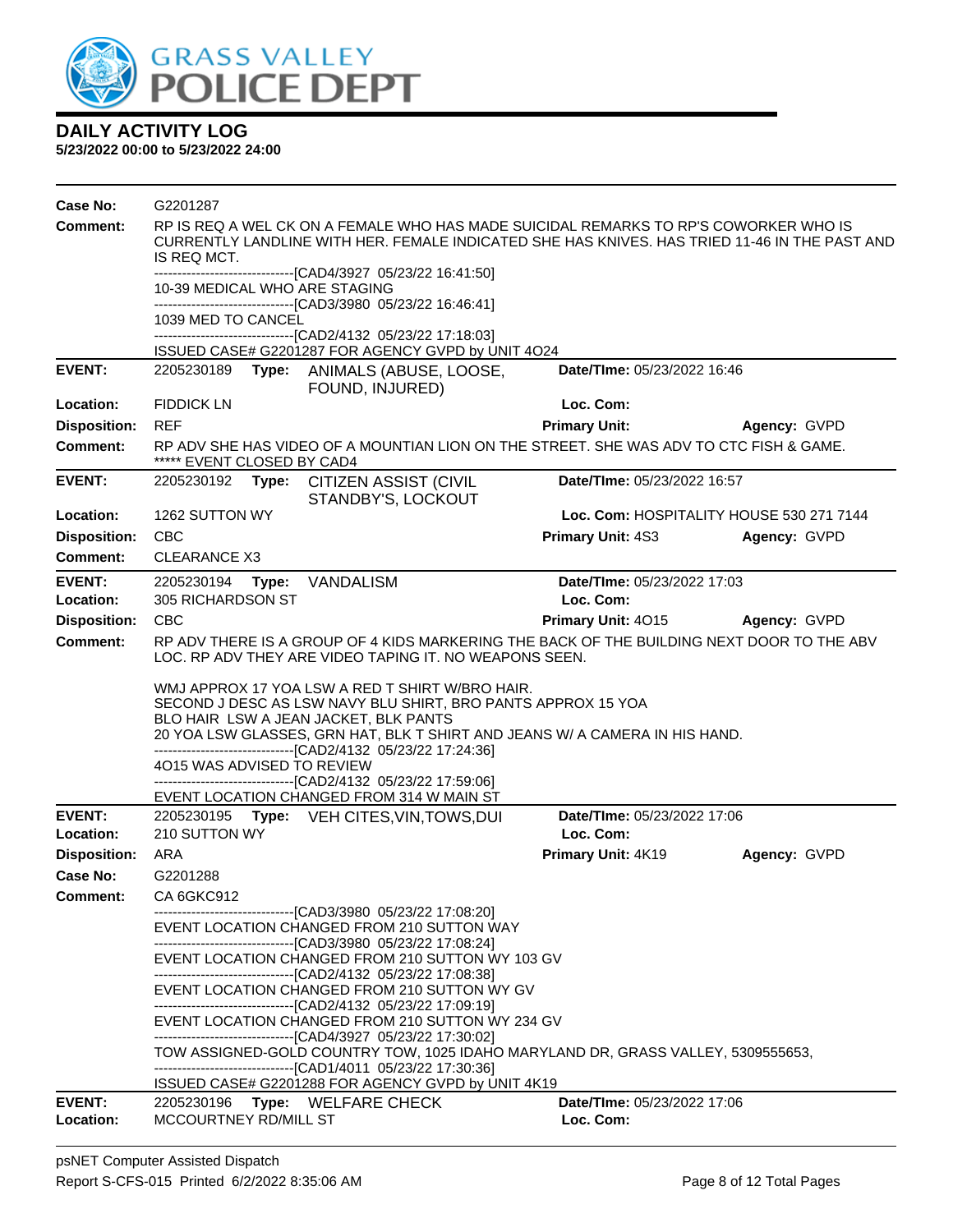

| <b>Disposition:</b>        | HBD 4015 WAS UTL                                                                                                                                                                                                   |                                                                                                                                                                                                                                                                                                                                            | <b>Primary Unit: 1P14</b>                            | Agency: GVPD |
|----------------------------|--------------------------------------------------------------------------------------------------------------------------------------------------------------------------------------------------------------------|--------------------------------------------------------------------------------------------------------------------------------------------------------------------------------------------------------------------------------------------------------------------------------------------------------------------------------------------|------------------------------------------------------|--------------|
| <b>Comment:</b>            | TO PUT HIS SHOES ON.                                                                                                                                                                                               | 911 APPROX 11-12YO HMJ WALKED PAST RP, ASKING RP FOR MONEY FOR FOOD AND WAS STRUGGLING                                                                                                                                                                                                                                                     |                                                      |              |
|                            |                                                                                                                                                                                                                    | LSW BLK BASKETBALL SHORTS, BLK TSHIRT, BLK BACKPACK, BLK/WHI HIGHTOP SHOES.                                                                                                                                                                                                                                                                |                                                      |              |
|                            |                                                                                                                                                                                                                    | -------------------------------[CAD1/4011 05/23/22 17:06:54]<br>POSS WENT ON MILL ST TOWARD DOWNTOWN<br>--------------------------------[CAD2/4132 05/23/22 17:24:52]                                                                                                                                                                      |                                                      |              |
|                            | 4015 WAS ADVISED TO REVIEW                                                                                                                                                                                         |                                                                                                                                                                                                                                                                                                                                            |                                                      |              |
|                            |                                                                                                                                                                                                                    | EVENT CLOSED BY CAD2 WITH COMMENT-4015 WAS UTL                                                                                                                                                                                                                                                                                             |                                                      |              |
| <b>EVENT:</b>              |                                                                                                                                                                                                                    | 2205230198 Type: ANIMALS (ABUSE, LOOSE,<br>FOUND, INJURED)                                                                                                                                                                                                                                                                                 | Date/TIme: 05/23/2022 17:20                          |              |
| Location:                  | 109 OLYMPIA PARK RD                                                                                                                                                                                                |                                                                                                                                                                                                                                                                                                                                            | Loc. Com: TACO BELL 530 477 8163                     |              |
| <b>Disposition:</b>        | <b>CBC</b>                                                                                                                                                                                                         |                                                                                                                                                                                                                                                                                                                                            | Primary Unit: 4015                                   | Agency: GVPD |
| <b>Comment:</b>            |                                                                                                                                                                                                                    | RP ADV SHE ENCOUNTERED AN AGGRESSIVE FEMALE AT THE ABV LOC WHO WAS PASSING OUT FLIERS AT<br>THE ABV LOC- RP THINKS SHE LEFT IN AN OLDER VAN OR SW GRAYISH IN COLOR OCCUPIED W/ A GERMAN<br>SHEPARD WITH WINDOWS BARELY DOWN. WFA APPROX 30 YOA BLK HAIR UNK CLOTHING DESC. RP IS REQ<br>A 10-21 REG INFO ABOUT ANIMAL LAWS IN HOT WEATHER. |                                                      |              |
| <b>EVENT:</b>              |                                                                                                                                                                                                                    | 2205230199    Type: ALL OTHERS                                                                                                                                                                                                                                                                                                             | Date/TIme: 05/23/2022 17:22                          |              |
| Location:                  | 210 SUTTON WY                                                                                                                                                                                                      |                                                                                                                                                                                                                                                                                                                                            | Loc. Com:                                            |              |
| <b>Disposition:</b>        | HBD EVENT LOGGED PER 4015                                                                                                                                                                                          |                                                                                                                                                                                                                                                                                                                                            | <b>Primary Unit:</b>                                 | Agency: GVPD |
| Comment:                   | 911 RP SAW GVPD LOOKING FOR SOMEONE AND JUST NOTICED A SCREEN WINDOW WAS TAKEN OFF OF<br>ONE OF THE LOWER APARTMENTS, WINDOW SLIGHTLY OPEN AND THE DOGS INSIDE STOPPED BARKING<br>WHEN THE OFFICER WAS IN THE AREA |                                                                                                                                                                                                                                                                                                                                            |                                                      |              |
|                            |                                                                                                                                                                                                                    | ***** EVENT CLOSED BY CAD2 WITH COMMENT-EVENT LOGGED PER 4015                                                                                                                                                                                                                                                                              |                                                      |              |
| <b>EVENT:</b><br>Location: | 650 FREEMAN LN                                                                                                                                                                                                     | 2205230208 Type: TRAFFIC ACCIDENT                                                                                                                                                                                                                                                                                                          | Date/TIme: 05/23/2022 17:53<br>Loc. Com: JAMBA JUICE |              |
| <b>Disposition:</b>        | <b>RPT</b>                                                                                                                                                                                                         |                                                                                                                                                                                                                                                                                                                                            |                                                      | Agency: GVPD |
| Case No:                   | G2201289                                                                                                                                                                                                           |                                                                                                                                                                                                                                                                                                                                            | Primary Unit: 4024                                   |              |
| Comment:                   |                                                                                                                                                                                                                    | COLD 20002 VC/ RP ADV SHE IS WORKING AT THE ABV LOC AND HER VEH BUMPER NOW HAS A SCRAPE                                                                                                                                                                                                                                                    |                                                      |              |
|                            | UNTIL 2030 HOURS.                                                                                                                                                                                                  | AND BIG DENT. RP KNOWS IT OCCURED TODAY. UNK IF THERE IS SURVEILLANCE. RP WILL BE AT WORK                                                                                                                                                                                                                                                  |                                                      |              |
|                            |                                                                                                                                                                                                                    | -------------------------------[CAD2/4132_05/23/22_18:14:37]<br>ISSUED CASE# G2201289 FOR AGENCY GVPD by UNIT 4O24                                                                                                                                                                                                                         |                                                      |              |
| <b>EVENT:</b>              |                                                                                                                                                                                                                    | 2205230216    Type: 911    UNKNOWN                                                                                                                                                                                                                                                                                                         | Date/TIme: 05/23/2022 18:10                          |              |
| Location:                  | 313 CHAPEL ST                                                                                                                                                                                                      | (HANGUPS, ABAN'S)                                                                                                                                                                                                                                                                                                                          | Loc. Com:                                            |              |
| <b>Disposition:</b>        | HBD C4 ON CB ACCIDENTAL                                                                                                                                                                                            |                                                                                                                                                                                                                                                                                                                                            | <b>Primary Unit:</b>                                 | Agency: GVPD |
| Comment:                   | 911 OPEN LINE NOTHING HEARD                                                                                                                                                                                        |                                                                                                                                                                                                                                                                                                                                            |                                                      |              |
|                            |                                                                                                                                                                                                                    | -------------------------------[CAD3/3980 05/23/22 18:11:10]<br>EVENT LOCATION CHANGED FROM LAT: 39.21390100 LONG: -121.068788 GRASS VALLEY<br>EVENT CLOSED BY CAD3 WITH COMMENT-C4 ON CB ACCIDENTAL                                                                                                                                       |                                                      |              |
| <b>EVENT:</b>              |                                                                                                                                                                                                                    | 2205230217 Type: DRUGS (ANY NARCOTIC<br><b>RELATED OFFENSE)</b>                                                                                                                                                                                                                                                                            | Date/TIme: 05/23/2022 18:11                          |              |
| Location:                  | 126 IDAHO MARYLAND RD                                                                                                                                                                                              |                                                                                                                                                                                                                                                                                                                                            | Loc. Com: RIEBES 530 273 4000                        |              |
| <b>Disposition:</b>        | <b>GOA</b>                                                                                                                                                                                                         |                                                                                                                                                                                                                                                                                                                                            | Primary Unit: 4015                                   | Agency: GVPD |
| <b>Comment:</b>            | OCCUPANTS DESC AS MALES.                                                                                                                                                                                           | RP IS EMPLOYEE ADV SEVERAL SUBJS DOING METH OR OTHER H&S IN THE PARKING LOT IN A WHI AND<br>BRO FORD TRUCK W/ CAMPER CA LP: 8UIX952. VEH IS OCCUPIED W/3, NO WEAPONS SEEN, ALL                                                                                                                                                             |                                                      |              |
| <b>EVENT:</b>              | 2205230220<br>Type:                                                                                                                                                                                                | <b>WELFARE CHECK</b>                                                                                                                                                                                                                                                                                                                       | Date/TIme: 05/23/2022 18:23                          |              |
| Location:                  | 200 DORSEY DR #37                                                                                                                                                                                                  |                                                                                                                                                                                                                                                                                                                                            | Loc. Com: SPRINGHILL GARDEN APARTMENTS               |              |
| <b>Disposition:</b>        | <b>PEN</b>                                                                                                                                                                                                         |                                                                                                                                                                                                                                                                                                                                            | Primary Unit: 404                                    | Agency: GVPD |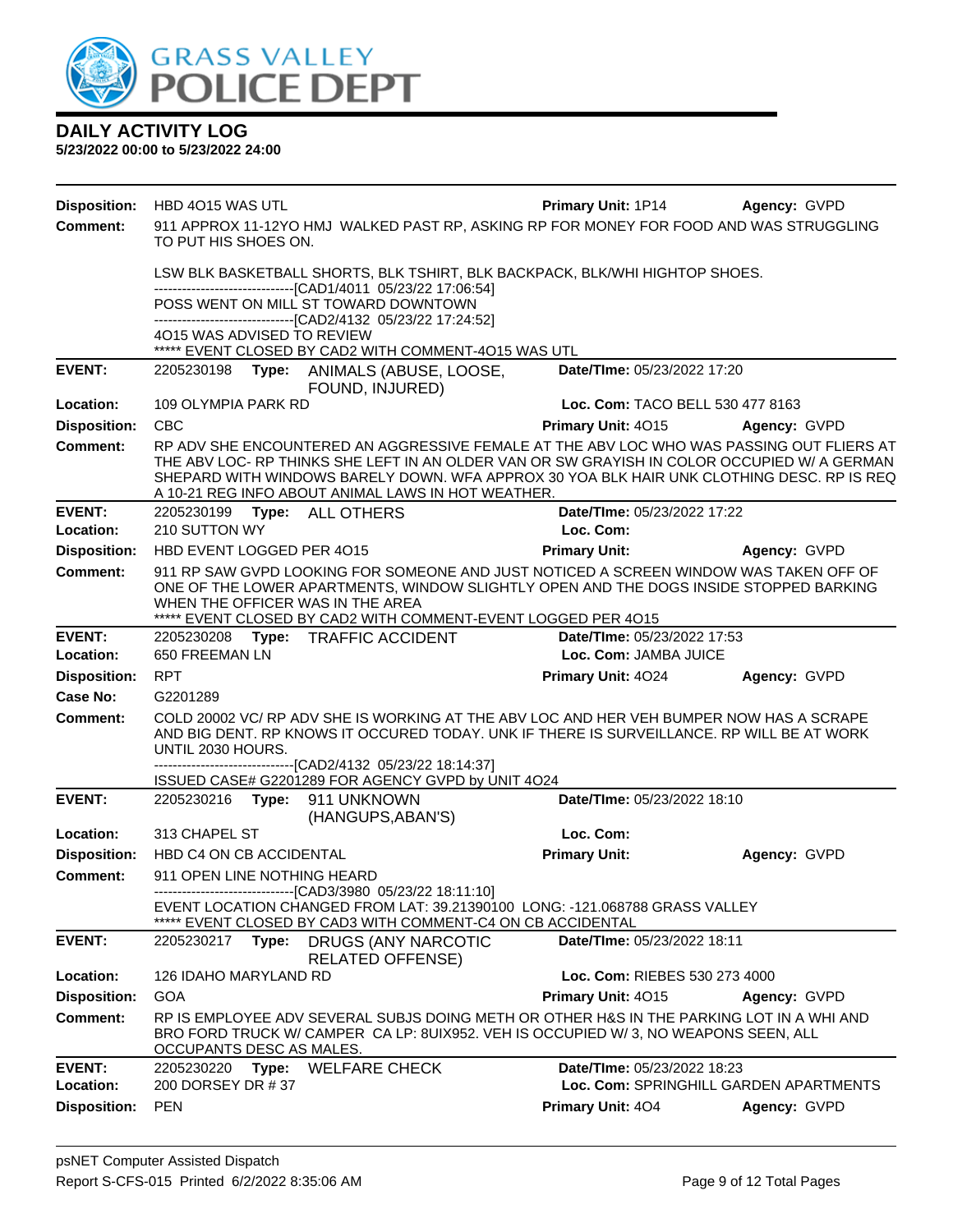

| <b>Comment:</b>     | RP IS REQ TO SPEAK TO AN OFFICER REGARDING 4 AND A 12 YO J'S THAT LIVE AT THE ABV LOC WHICH RP<br>BELIEVES TO HAVE A LOT OF H&S ACTIVITY.<br>--------------------------[CAD4/3927 05/23/22 19:51:29] |                                                                                                                                                                                                                                                                                                         |                                                     |              |  |  |
|---------------------|------------------------------------------------------------------------------------------------------------------------------------------------------------------------------------------------------|---------------------------------------------------------------------------------------------------------------------------------------------------------------------------------------------------------------------------------------------------------------------------------------------------------|-----------------------------------------------------|--------------|--|--|
|                     | MESSAGE LEFT                                                                                                                                                                                         |                                                                                                                                                                                                                                                                                                         |                                                     |              |  |  |
| <b>EVENT:</b>       | 2205230222 Type:                                                                                                                                                                                     | <b>ALL OTHERS</b>                                                                                                                                                                                                                                                                                       | Date/TIme: 05/23/2022 18:31                         |              |  |  |
| Location:           | 145 GLASSON WY                                                                                                                                                                                       |                                                                                                                                                                                                                                                                                                         | Loc. Com:                                           |              |  |  |
| <b>Disposition:</b> | <b>CBC</b>                                                                                                                                                                                           |                                                                                                                                                                                                                                                                                                         | Primary Unit: 4K19                                  | Agency: GVPD |  |  |
| <b>Comment:</b>     |                                                                                                                                                                                                      | PER CSU SUBJ THAT WAS BROUGHT IN BY GVPD IS NOW ON A HOLD AND JUST LEFT ON FOOT WALKING<br>WEST BOUND WFA BRO SHIRT AND BLUE PANTS CARRYING A PURSE<br>---------------------------------[CAD3/4106 05/23/22 18:31:41]<br>PER RP NEG WEAPONS LEFT APPROX 2 AGO                                           |                                                     |              |  |  |
| <b>EVENT:</b>       |                                                                                                                                                                                                      |                                                                                                                                                                                                                                                                                                         | Date/TIme: 05/23/2022 18:52                         |              |  |  |
| Location:           | 1262 SUTTON WY                                                                                                                                                                                       | Loc. Com: HOSPITALITY HOUSE 530 271 7144                                                                                                                                                                                                                                                                |                                                     |              |  |  |
| <b>Disposition:</b> | <b>HBD</b>                                                                                                                                                                                           |                                                                                                                                                                                                                                                                                                         | <b>Primary Unit:</b>                                | Agency: GVPD |  |  |
| Comment:            |                                                                                                                                                                                                      | EMPLOYEE REPORTING A GUEST REFUSING TO LEAVE. WMA WEARING WENDYS UNIFORM. NEG WEAPONS.<br>SUBJ IS BEING AGRESSIVE BUT NOT PHYSICAL<br>----------------------------------[CAD1/3753 05/23/22 19:03:11]                                                                                                   |                                                     |              |  |  |
|                     | ***** EVENT CLOSED BY CAD1                                                                                                                                                                           | RP CALLED BACK, SUBJ LEFT AND NEG RESPONSE NEEDED.                                                                                                                                                                                                                                                      |                                                     |              |  |  |
| <b>EVENT:</b>       |                                                                                                                                                                                                      | 2205230229 Type: DRUGS (ANY NARCOTIC<br><b>RELATED OFFENSE)</b>                                                                                                                                                                                                                                         | Date/TIme: 05/23/2022 19:18                         |              |  |  |
| Location:           | 880 SUTTON WY                                                                                                                                                                                        |                                                                                                                                                                                                                                                                                                         | Loc. Com: WALGREENS                                 |              |  |  |
| <b>Disposition:</b> | <b>CBC</b>                                                                                                                                                                                           |                                                                                                                                                                                                                                                                                                         | <b>Primary Unit: 404</b>                            | Agency: GVPD |  |  |
| <b>Comment:</b>     |                                                                                                                                                                                                      | MANAGER REPORTING SUBJ SMOKING HS IN THE BATHROOM. HMA BLK SHIRT AND SHORTS CARRYING A<br>BAG. NEG WEAPONS SEEN SUBJ STILL IN THE BATHROOM<br>--------------------------------[CAD3/4106 05/23/22 19:21:03]                                                                                             |                                                     |              |  |  |
|                     | STRANGE IN THE BACK OF THE STORE                                                                                                                                                                     | PER RP SUBJ CAME OUT OF BATHROOM AND IS WEARING GREY SHIRT AND SHORTS AND IS ACTING VERY                                                                                                                                                                                                                |                                                     |              |  |  |
| <b>EVENT:</b>       | 2205230237 Type: WELFARE CHECK                                                                                                                                                                       |                                                                                                                                                                                                                                                                                                         | Date/TIme: 05/23/2022 19:55                         |              |  |  |
| Location:           | 155 GLASSON WY                                                                                                                                                                                       |                                                                                                                                                                                                                                                                                                         | Loc. Com: SIERRA NEVADA MEMORIAL<br><b>HOSPITAL</b> |              |  |  |
| <b>Disposition:</b> | <b>VIC</b>                                                                                                                                                                                           | CBC POSS MH ISSUES AND RO HXT BTW RP AND                                                                                                                                                                                                                                                                | <b>Primary Unit: 4022</b>                           | Agency: GVPD |  |  |
| Comment:            |                                                                                                                                                                                                      | RP REQ WELFARE CHECK ON HIS FIANCE WHO IS A NURSING ASSISTANT AT THE HOSPITAL AND HAS BEEN<br>SPENDING TIME WITH RPS MOTHER WHO HAS SEVERE MENTAL HEALTH ISSUES. PER RP HE THINKS HIS<br>WIFE POSS HAS MH ISSUES DUE TO NEW MEDICATION<br>--------------------------------[CAD3/4106 05/23/22 19:57:13] |                                                     |              |  |  |
|                     | RP REQ 1021 AFTER CTC                                                                                                                                                                                |                                                                                                                                                                                                                                                                                                         |                                                     |              |  |  |
|                     |                                                                                                                                                                                                      | -----------------------[4O22/MDT 05/23/22 20:11]                                                                                                                                                                                                                                                        |                                                     |              |  |  |
|                     | HOSPITAL//CBC                                                                                                                                                                                        | AFTER TALKING WITH RP IT WAS DETERMINED THERE WAS NO SIGNIFICANT NEED FOR A WELLFARE<br>CHECK/PER RP THERE IS NEG HXT BETWEEN RP AND FAMILY MEMBERS//RP REFUSED TO CTC                                                                                                                                  |                                                     |              |  |  |
| <b>EVENT:</b>       | 2205230238<br>Type:                                                                                                                                                                                  | <b>FIRE</b>                                                                                                                                                                                                                                                                                             | Date/TIme: 05/23/2022 20:01                         |              |  |  |
| Location:           | 20 RAMP STATE/MCCOURTNEY RD                                                                                                                                                                          |                                                                                                                                                                                                                                                                                                         | Loc. Com:                                           |              |  |  |
| <b>Disposition:</b> | <b>REF</b>                                                                                                                                                                                           |                                                                                                                                                                                                                                                                                                         | <b>Primary Unit:</b>                                | Agency: GVPD |  |  |
| <b>Comment:</b>     |                                                                                                                                                                                                      | 911 VEH FIRE CALLER DISCONNECTED ON XFER TO CALFIRE. CALFIRE ADV                                                                                                                                                                                                                                        |                                                     |              |  |  |
|                     | ADDITIONAL 911 XFER TO CALFIRE                                                                                                                                                                       | --------------------[CAD3/4106_05/23/22 20:01:59]                                                                                                                                                                                                                                                       |                                                     |              |  |  |
|                     |                                                                                                                                                                                                      | --------------------------------[CAD1/3753 05/23/22 20:02:02]                                                                                                                                                                                                                                           |                                                     |              |  |  |
|                     | ***** EVENT CLOSED BY CAD4                                                                                                                                                                           | ADDITIONAL CALLER REPORTS SAME/TRNSFERRED TO CALFIRE                                                                                                                                                                                                                                                    |                                                     |              |  |  |
| <b>EVENT:</b>       | 2205230239<br>Type:                                                                                                                                                                                  | ANIMALS (ABUSE, LOOSE,<br>FOUND, INJURED)                                                                                                                                                                                                                                                               | Date/TIme: 05/23/2022 20:01                         |              |  |  |
| Location:           | <b>RACE ST/FIDDICK LN</b>                                                                                                                                                                            |                                                                                                                                                                                                                                                                                                         | Loc. Com:                                           |              |  |  |
| <b>Disposition:</b> | <b>CBC</b>                                                                                                                                                                                           |                                                                                                                                                                                                                                                                                                         | Primary Unit: 404                                   | Agency: GVPD |  |  |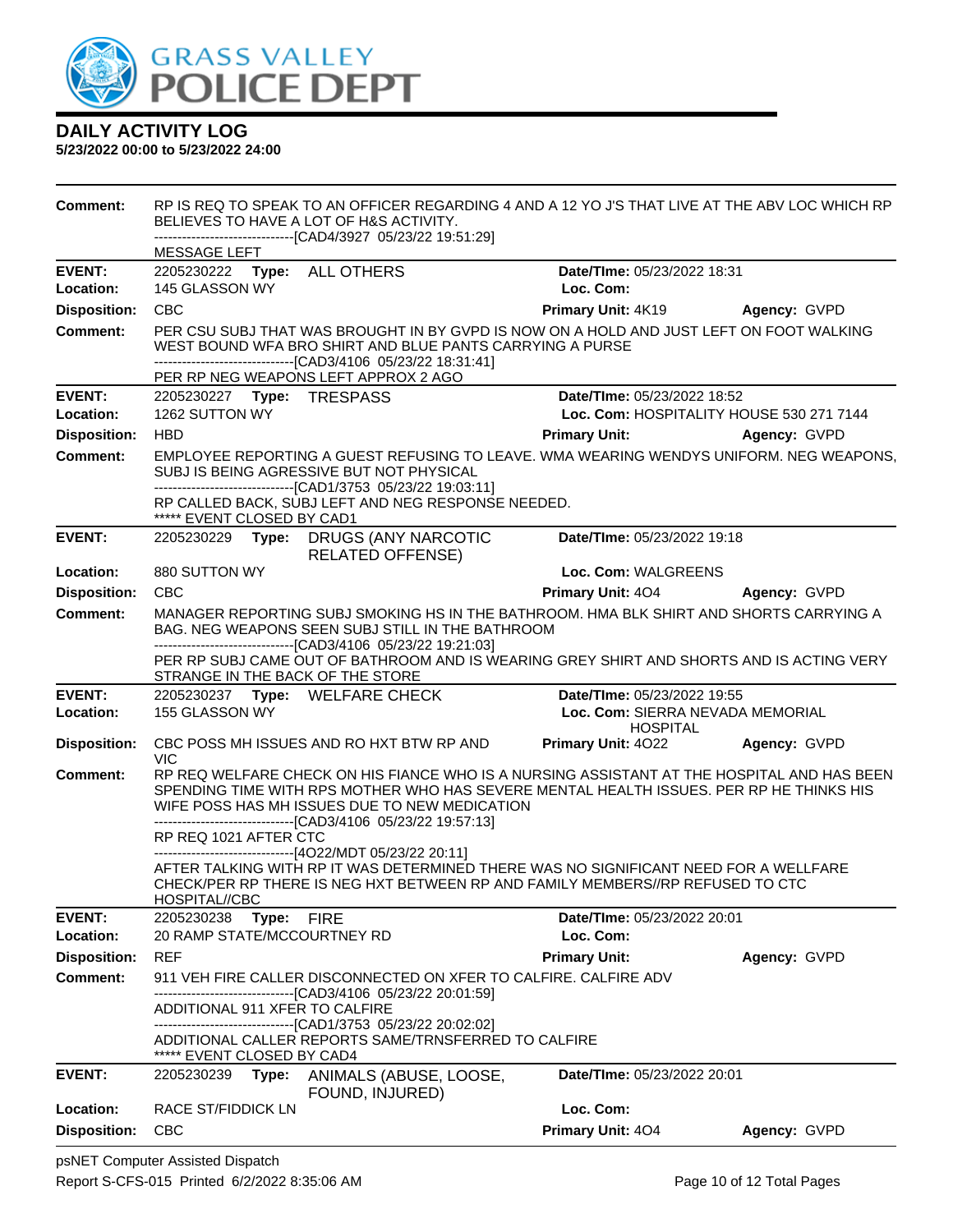

| Comment:                   |                                                     |       | W/ A CHIHUAHA MIX FOUND AT ABV LOC                                                                       |                                                         |              |
|----------------------------|-----------------------------------------------------|-------|----------------------------------------------------------------------------------------------------------|---------------------------------------------------------|--------------|
|                            |                                                     |       | -------------------------------[CAD4/3927 05/23/22 20:02:20]<br>EVENT LOCATION CHANGED FROM RACE/FIDDICK |                                                         |              |
|                            | KENNEL 11                                           |       | --------------------------[CAD4/3927 05/23/22 20:27:19]                                                  |                                                         |              |
| <b>EVENT:</b>              | 2205230242 Type:                                    |       | <b>TRAFFIC ACCIDENT</b>                                                                                  | Date/TIme: 05/23/2022 20:20                             |              |
| Location:                  | 235 HELEN DR                                        |       |                                                                                                          | Loc. Com:                                               |              |
| <b>Disposition:</b>        | <b>CBC</b>                                          |       |                                                                                                          | <b>Primary Unit: 409</b>                                | Agency: GVPD |
| <b>Comment:</b>            |                                                     |       | RP REQ 1021 TO REPORT COLD TC<br>------------------------------[4O9/MDT 05/23/22 20:44]                  |                                                         |              |
|                            | HANDLING CIVILY FOR NOW.                            |       |                                                                                                          |                                                         |              |
|                            | <b>CBC</b>                                          |       |                                                                                                          |                                                         |              |
| <b>EVENT:</b>              | 2205230251                                          | Type: | DOMESTIC VIOLENCE                                                                                        | Date/TIme: 05/23/2022 21:02                             |              |
| Location:                  | 455 BENNETT ST # A                                  |       |                                                                                                          | Loc. Com:                                               |              |
| <b>Disposition:</b>        | <b>CBC MEDIATED</b>                                 |       |                                                                                                          | <b>Primary Unit: 4022</b>                               | Agency: GVPD |
| <b>Comment:</b>            |                                                     |       | 415 VERBAL/ RP ADV E BF IS BEING VERBALLY ABUSIVE AND CUSSING AT HER. RP WOULD LIKE HIM TO               |                                                         |              |
|                            |                                                     |       | LEAVE. NO WEAPONS. RP ADV HE HAS DONE THIS BEFORE. RP ADV THERE IS A 5YO CHILD IN RESD.                  |                                                         |              |
| <b>EVENT:</b>              | 2205230255 Type:                                    |       | 911 UNKNOWN<br>(HANGUPS, ABAN'S)                                                                         | Date/TIme: 05/23/2022 21:20                             |              |
| Location:                  |                                                     |       | LAT: 39.20053300 LONG: -121.056751                                                                       | Loc. Com:                                               |              |
| <b>Disposition:</b>        | <b>HBD</b>                                          |       |                                                                                                          | <b>Primary Unit:</b>                                    | Agency: GVPD |
| <b>Comment:</b>            | 911 ABN/ UNABLE TO CB<br>***** EVENT CLOSED BY CAD1 |       |                                                                                                          |                                                         |              |
| <b>EVENT:</b>              |                                                     |       | 2205230256 Type: THEFT (GRAND, PETTY, FROM<br>MERCHANT)                                                  | Date/TIme: 05/23/2022 21:29                             |              |
| Location:                  | 867 SUTTON WY                                       |       |                                                                                                          | Loc. Com: SAFEWAY                                       |              |
| <b>Disposition:</b>        | ARA                                                 |       |                                                                                                          | Primary Unit: 404                                       | Agency: GVPD |
| Case No:                   | G2201290                                            |       |                                                                                                          |                                                         |              |
| <b>Comment:</b>            | SLEEP SHOP.                                         |       | RP REPORTS THEFT OF SIX PACK BY SU, HE WAS LAST SEEN WALKING AROUND THE CORNER OF THE                    |                                                         |              |
|                            |                                                     |       | -----------------------[CAD1/3753_05/23/22 22:03:35]                                                     |                                                         |              |
| <b>EVENT:</b>              |                                                     |       | ISSUED CASE# G2201290 FOR AGENCY GVPD by UNIT 4O4<br>2205230258 Type: TRAFFIC (DUI, PARKING,             | Date/TIme: 05/23/2022 21:34                             |              |
|                            |                                                     |       | SPEED, HAZ                                                                                               |                                                         |              |
| Location:                  | 828 W MAIN ST                                       |       |                                                                                                          | Loc. Com: PEACE LUTHERAN CHURCH                         |              |
| <b>Disposition:</b>        |                                                     |       | CBC RDWY CLEAR RP HUSBAND 97                                                                             | Primary Unit: 409                                       | Agency: GVPD |
| Comment:                   | ON. RP WOULD LIKE AN OFFICER.                       |       | RP ADV SHE HAS A FLAT TIRE IN THE MIDDLE OF ROADWAY, VEH IS A GRY HONDA CIVIC, FLASHERS ARE              |                                                         |              |
| <b>EVENT:</b><br>Location: | 2205230261<br>2033 NEVADA CITY HY                   |       | Type: PROPERTY LOST OR FOUND                                                                             | Date/TIme: 05/23/2022 21:54<br>Loc. Com: DOLLAR GENERAL |              |
| <b>Disposition:</b>        | CBC PROPERTY COLLECTED                              |       |                                                                                                          | Primary Unit: 4K19                                      | Agency: GVPD |
| <b>Comment:</b>            |                                                     |       | RP REQ PU OF FOUND ANKLE MONITOR.                                                                        |                                                         |              |
| <b>EVENT:</b>              | 2205230266                                          | Type: | DRUGS (ANY NARCOTIC<br><b>RELATED OFFENSE)</b>                                                           | Date/TIme: 05/23/2022 22:25                             |              |
| Location:                  | 867 SUTTON WY                                       |       |                                                                                                          | Loc. Com: SAFEWAY                                       |              |
| <b>Disposition:</b>        | <b>UNF</b>                                          |       |                                                                                                          | Primary Unit: 4K19                                      | Agency: GVPD |
| <b>Comment:</b>            |                                                     |       | RP REPORTS MALE SUBJ ON A RED BICYCLE IN THE PARKING LOT SELLING HS                                      |                                                         |              |
| <b>EVENT:</b>              | 2205230271                                          | Type: | VEH CITES, VIN, TOWS, DUI                                                                                | Date/TIme: 05/23/2022 22:41                             |              |
| Location:                  | 867 SUTTON WY                                       |       |                                                                                                          | Loc. Com:                                               |              |
| <b>Disposition:</b>        | <b>CBC</b>                                          |       |                                                                                                          | Primary Unit: 4K19                                      | Agency: GVPD |